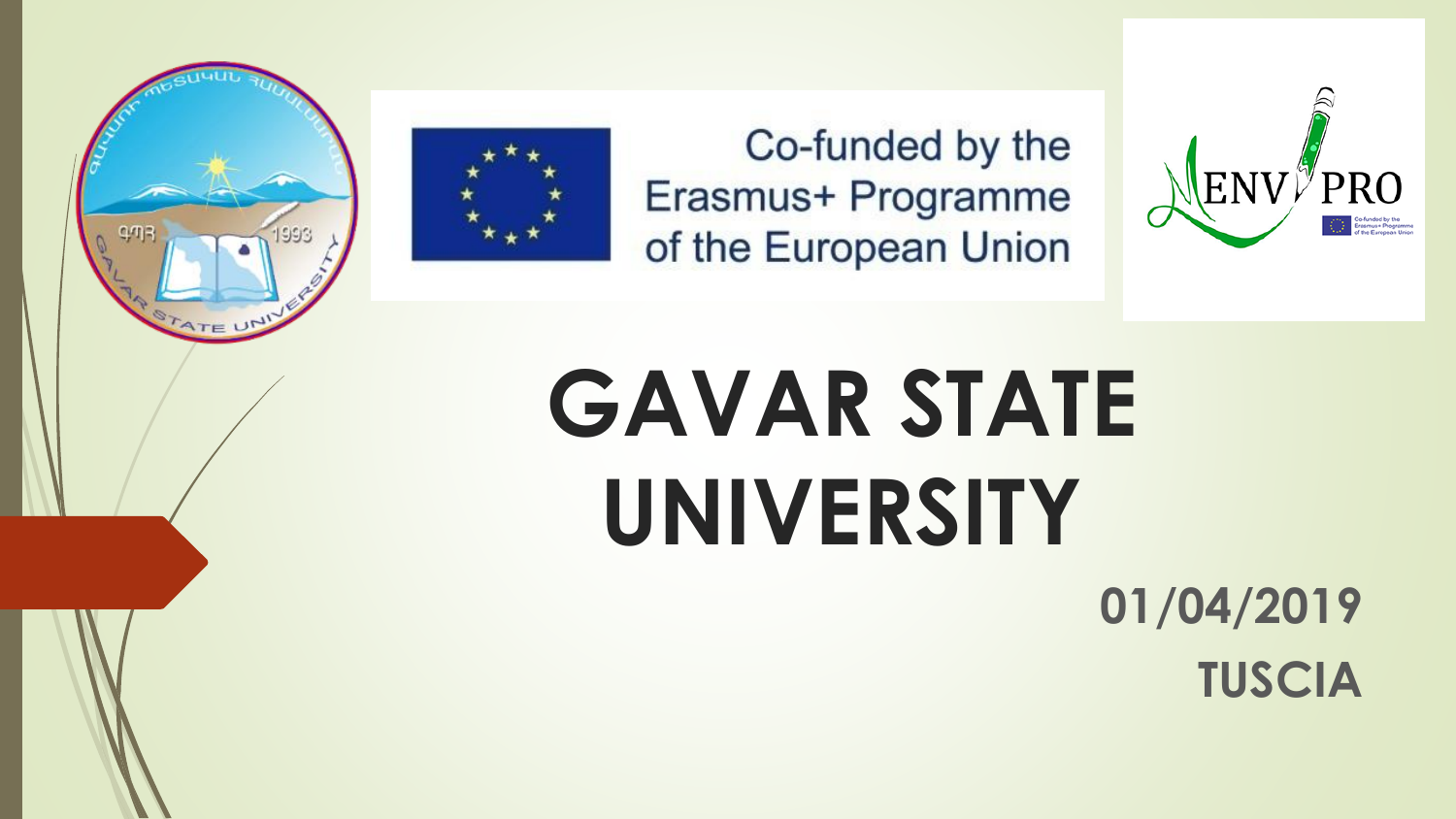

### **QUALITY ASSURANCE PRINCIPLES AND FRAMEWORK**



The Armenian Quality Assurance Framework of Higher Education is based on the following four principles of EHEA:

- ➢ TLIs carry responsibility for the quality assurance of the education they provide,
- ➢ quality assurance responds to the diversity of higher education systems, institutions, programmes, and students,
- ➢ quality assurance fosters the creation of quality culture,
- ➢ quality assurance considers the needs and expectations of students including all other stakeholders and society.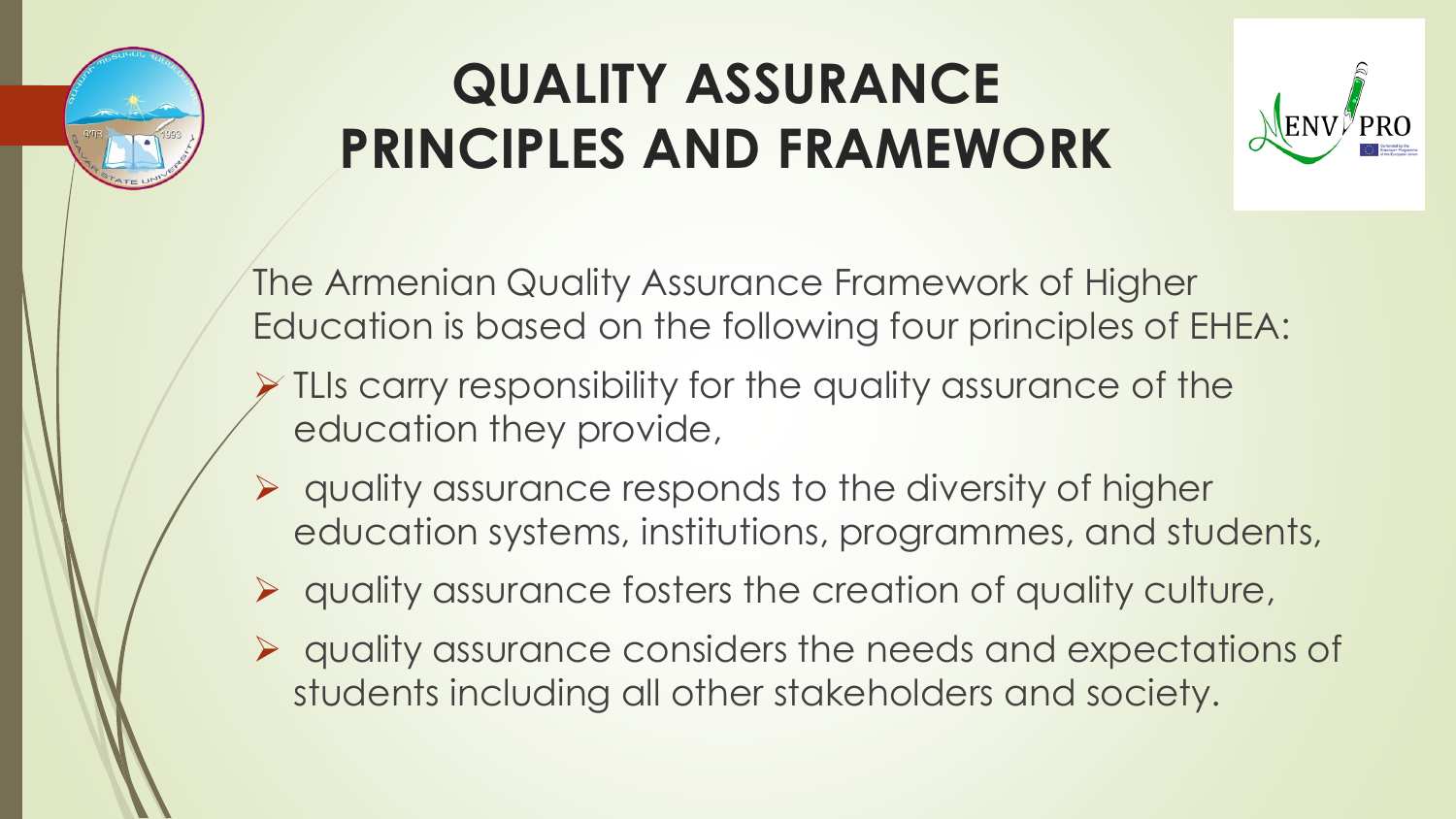



The Armenian Quality Assurance Framework of Higher Education includes four different processes:

- ➢ external quality assurance,
- ➢ internal quality assurance,
- ➢ recognition of quality assurance agency by international organizations,
- $\triangleright$  information provision.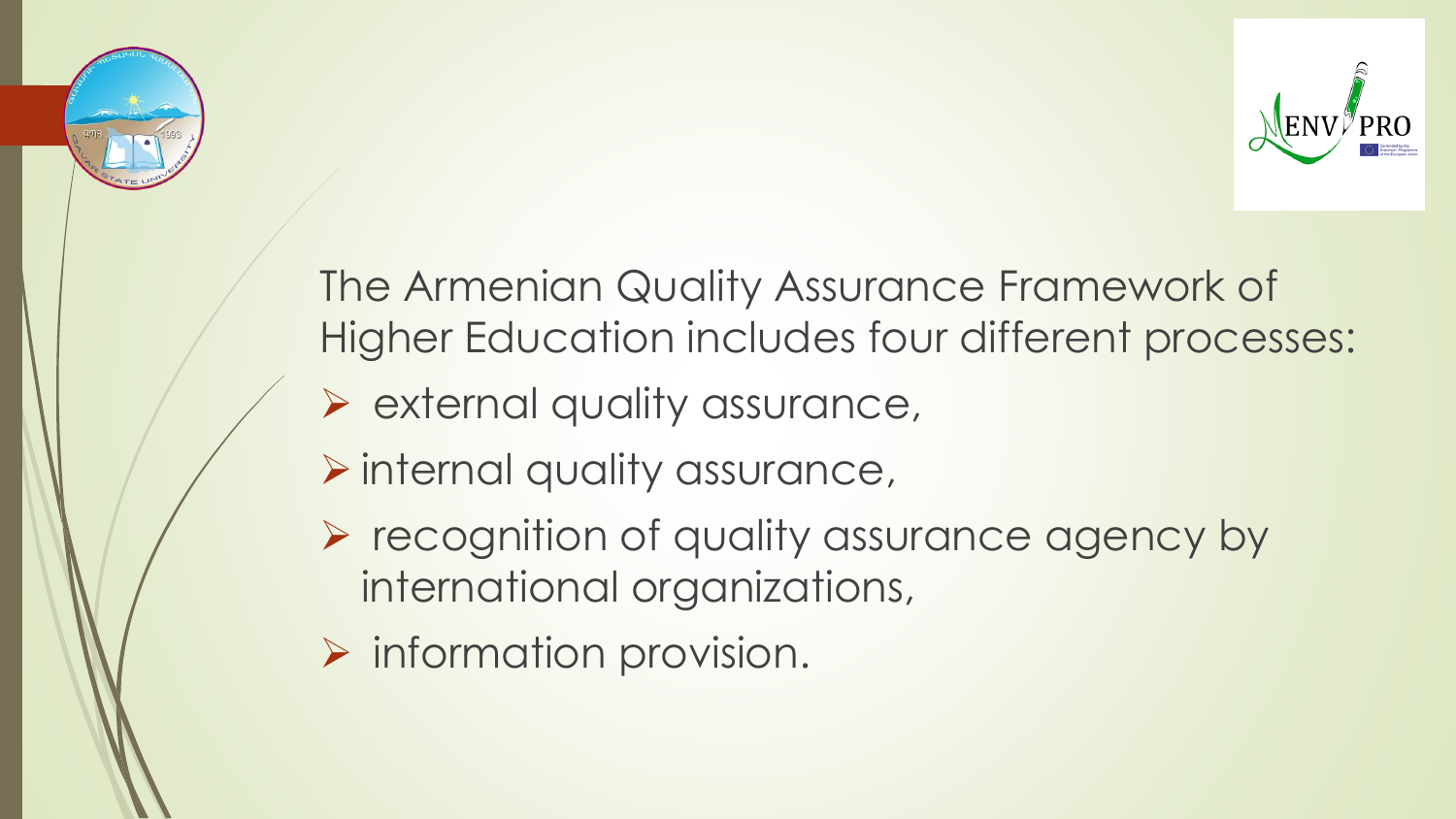

# **PLAN-DO-CHECK-ACT**



The policy is based on the principle of continuous quality enhancement, which includes four main operations thus formulating the driving principle of continuous quality enhancement: plan-do-check-act.

- ➢ Plan establishing feasible priorities and developing a realistic course of action to achieve identified objectives;
- ➢ Do executing the action plan;
- ➢ Check- evaluating the realization of educational objectives on an ongoing basis;
- ➢ Act reviewing the results achieved and reconsidering further steps and actions.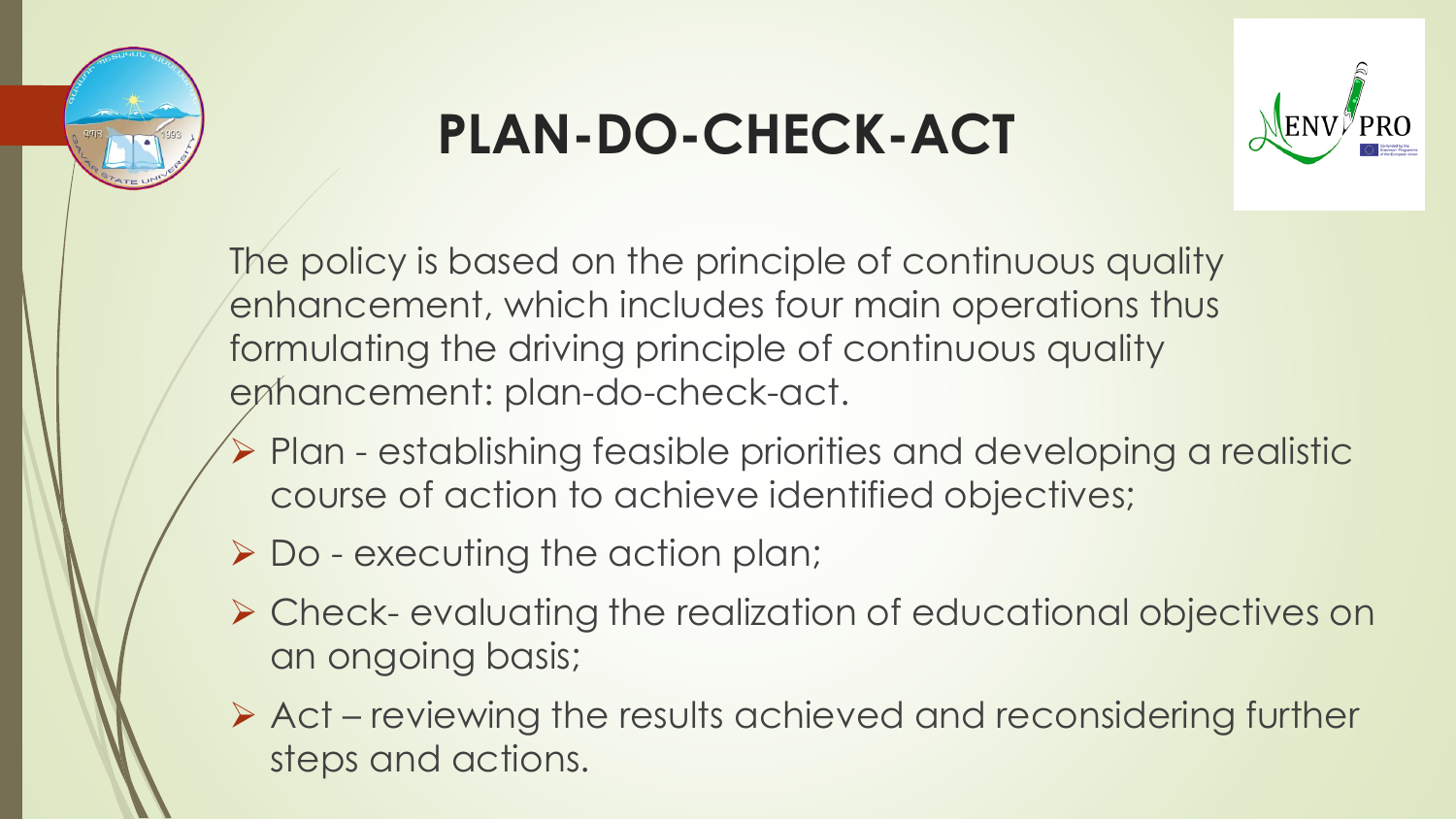

### **EXTERNAL QUALITY ASSURANCE'S AIMS**



External quality assurance processes have three essential aims:

- Accountability and transparency: Quality assurance processes ensure that in case of adherence to accreditation criteria and state academic standards, public interest is met and local, national and international publicity of TLIs' academic services and quality is guaranteed.
- Control: The institution not only controls the expenditure of its resources, but also demonstrates how it accomplishes the advancement of education quality by making an efficient use of resources.
- Quality enhancement: The institution conducts discussions and analyses with a view to promoting the effectiveness of quality assurance processes, the creation and sustainable development of quality culture.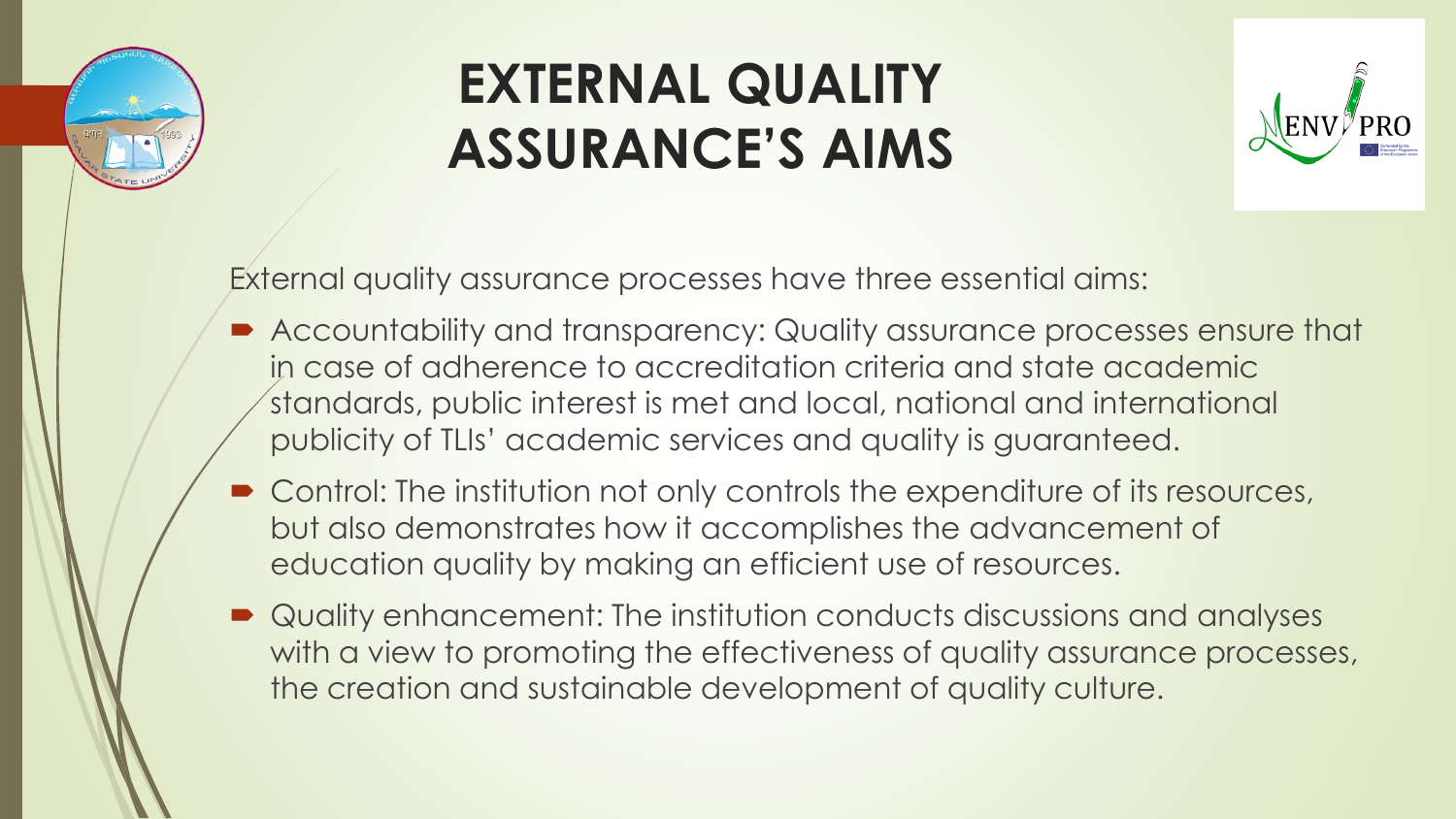



External quality assurance attempts to ensure that the TLI's operations answer the following questions:

- □ Does the TLI have procedures promoting "quality culture" creation" and are they operating throughout the institution and for all academic programmes?
- ❑ Does the TLI periodically evaluate the achievement of its mission with regard to quality assurance and further development of academic programmes?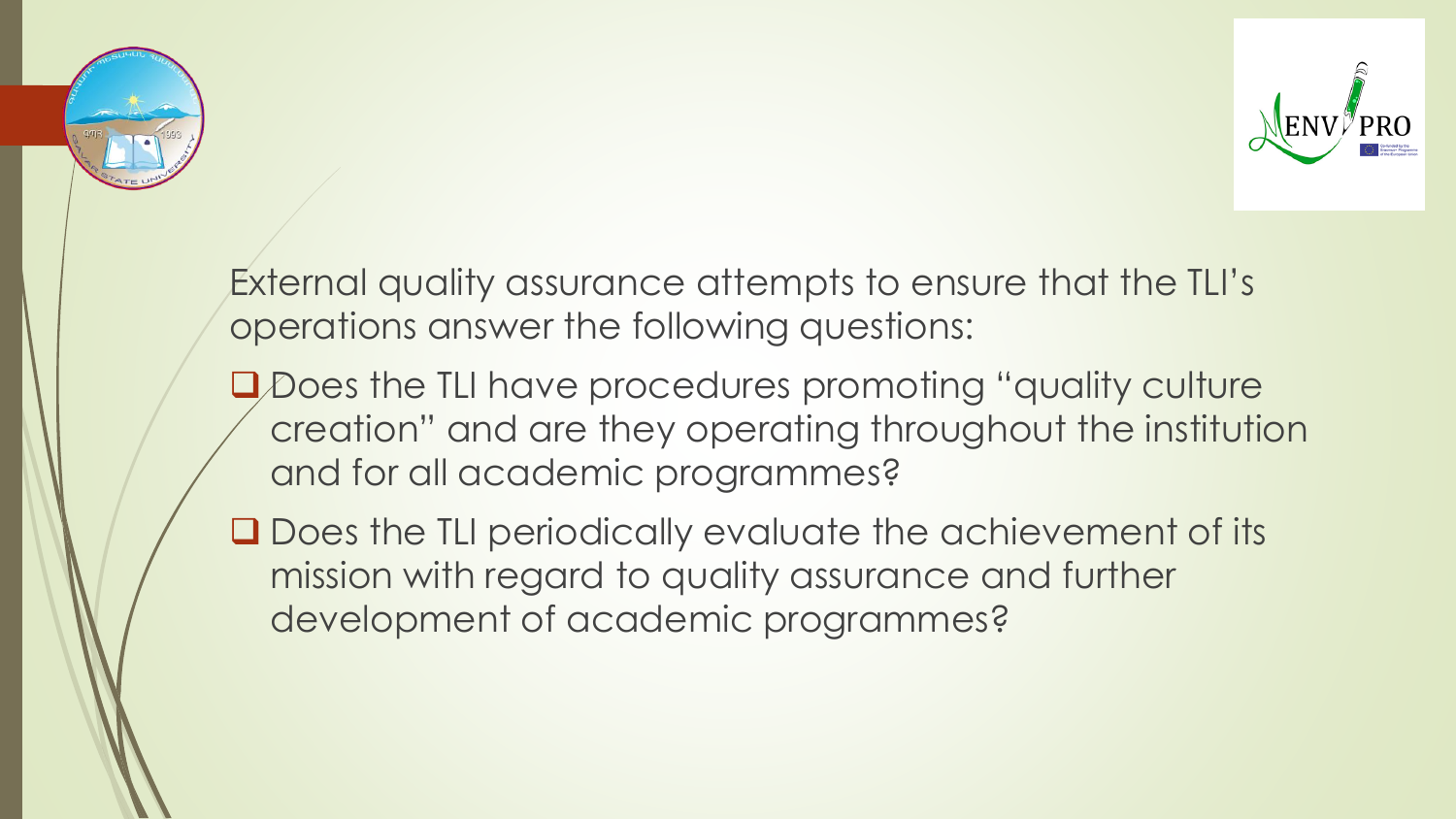



- Are the findings from quality assurance procedures used to improve the quality of academic performance, training services and strive to meet the needs of the learners?
- ❑ Does the TLI monitor the effectiveness of the services rendered to the learners?
- ❑ Is the TLI concerned with imperfections, drawbacks identified in the QA procedures, and does it take immediate action toward their elimination and improvement?
- ❑ Does the TLI provide its stakeholders with relevant and trustworthy information about the institutional effectiveness and quality of academic programmes?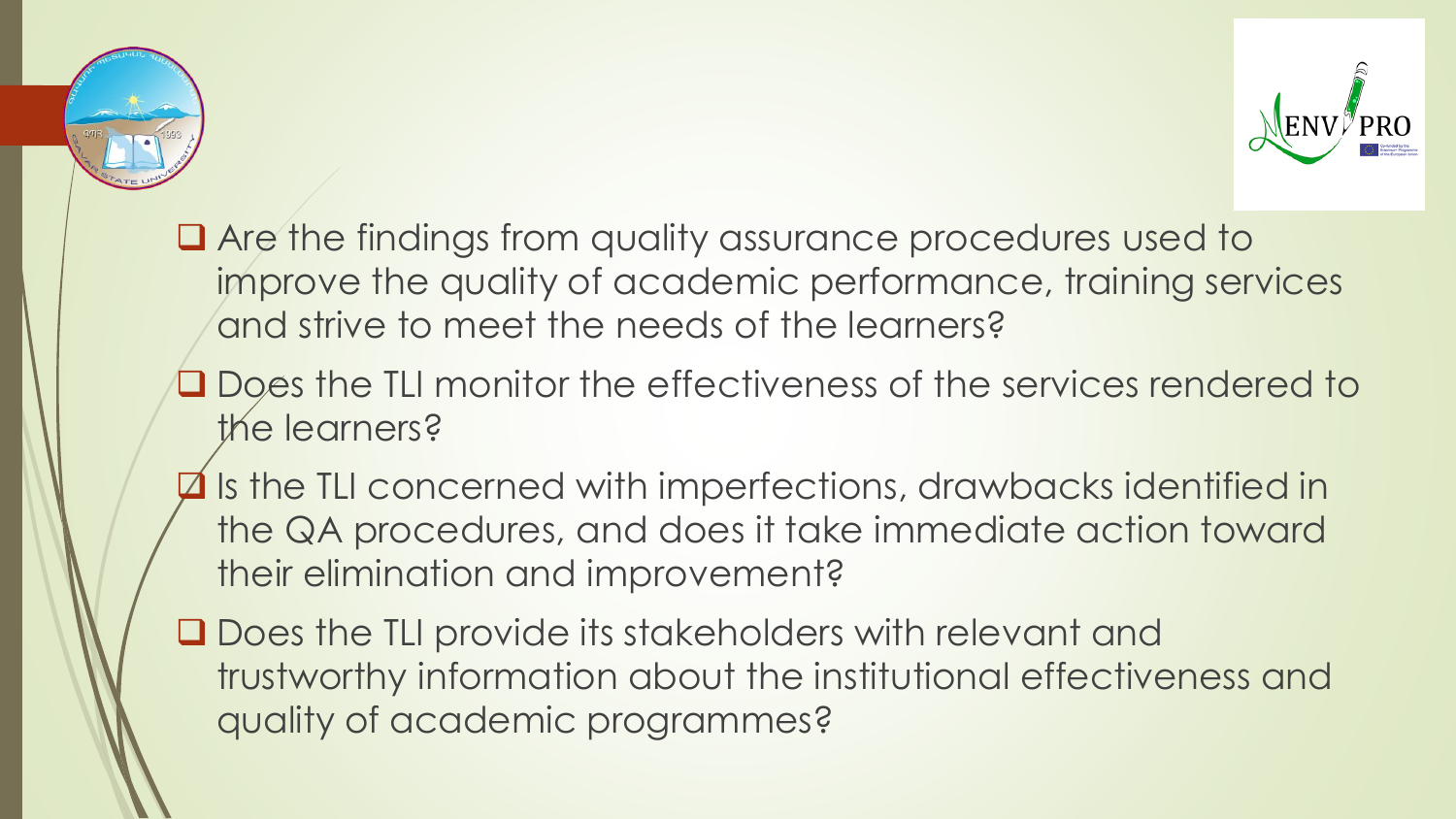

# **EXTERNAL QUALITY ASSURANCE MECHANISMS. ACCREDITATION**



Various mechanisms of external quality assessment and assurance are being applied in EHEA; these being external audit, certification, assessment, accreditation, etc.

- ◆ Audit: the audit is carried out on the initiative of the institution with the involvement of external experts. The audit is intended to evaluate the procedures, processes, and mechanisms of the TLI. In case of audit, the subject of assessment is not the correspondence with the aims but rather quality assurance procedures, mechanisms, and processes that are directed to the fulfillment of the mission and defined objectives.
- ✓ **Certification**: This is a process by which the auditing body officially recognizes the TLI's adherence to predetermined quality requirements and usually grants some privileges to the target body. This process is mainly voluntary in nature.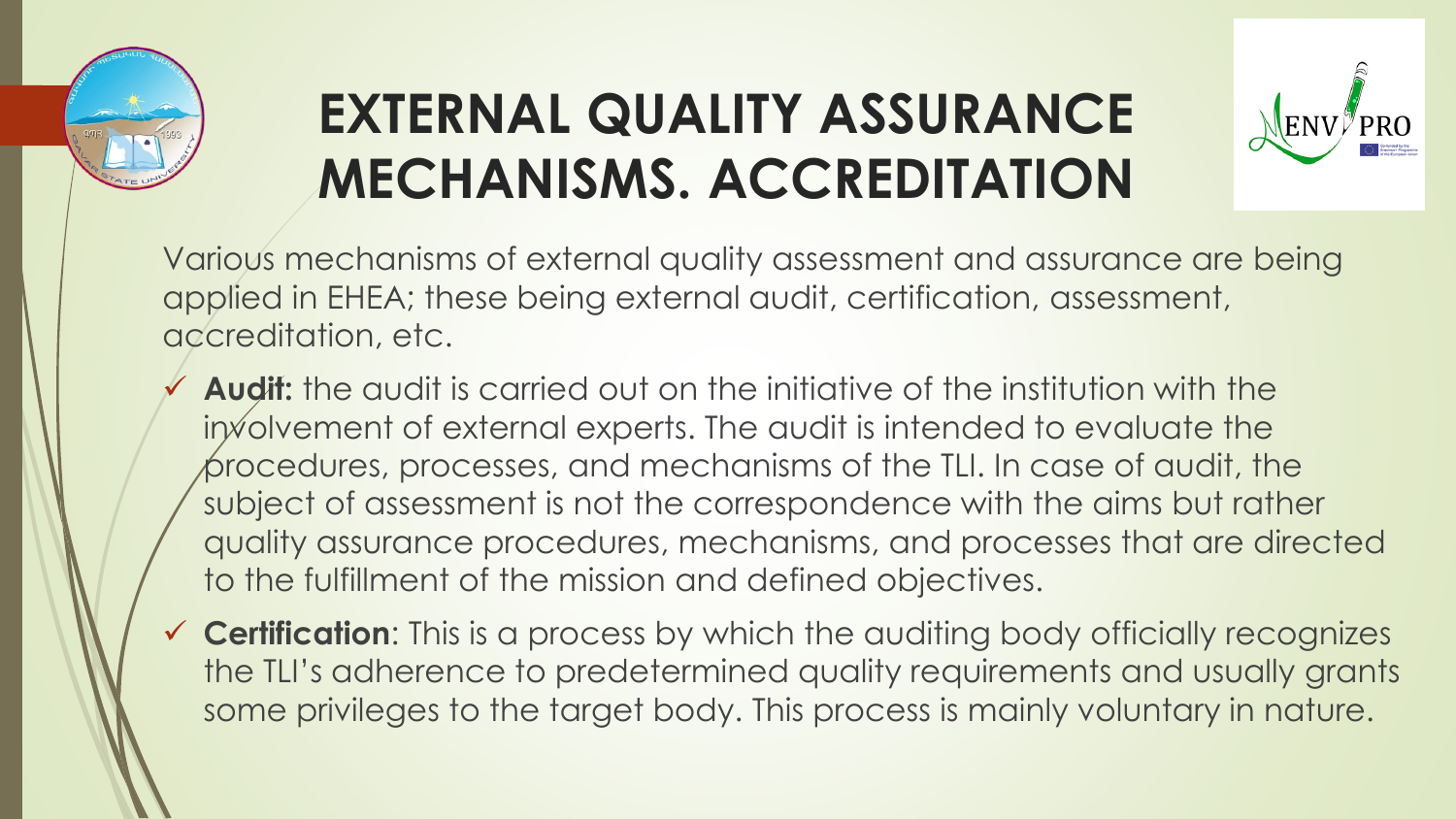

# **EXTERNAL QUALITY ASSURANCE MECHANISMS. ACCREDITATION**



- ✓ **Assessment:** This process is generally applied at programme level. It is a process, which helps to verify that the TLI's functioning or new developed academic programme is commensurate with the quality required, meets the stated requirements, and can either continue or start its implementation.
- ✓ **Accreditation:** Accreditation is carried out by a state authorized body. It is a process by which an external body assesses the quality of an institutional or specific academic programme with a view to officially recognize its compliance with minimum predetermined criteria and standards.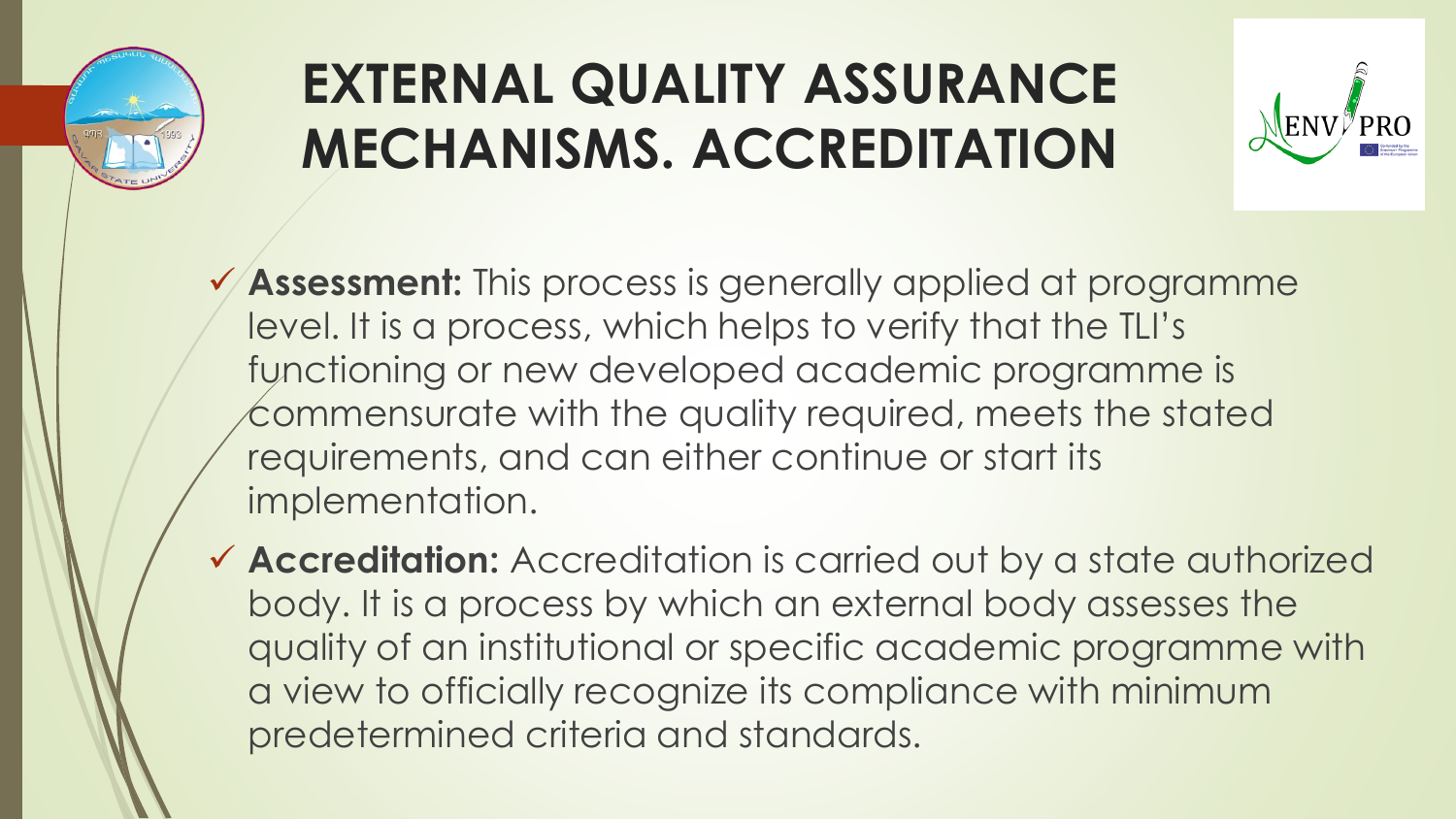

### **ACCREDITATION TYPES**



The Armenian external quality assurance entails two types of accreditation:

- ➢ institutional,
- ➢ programme.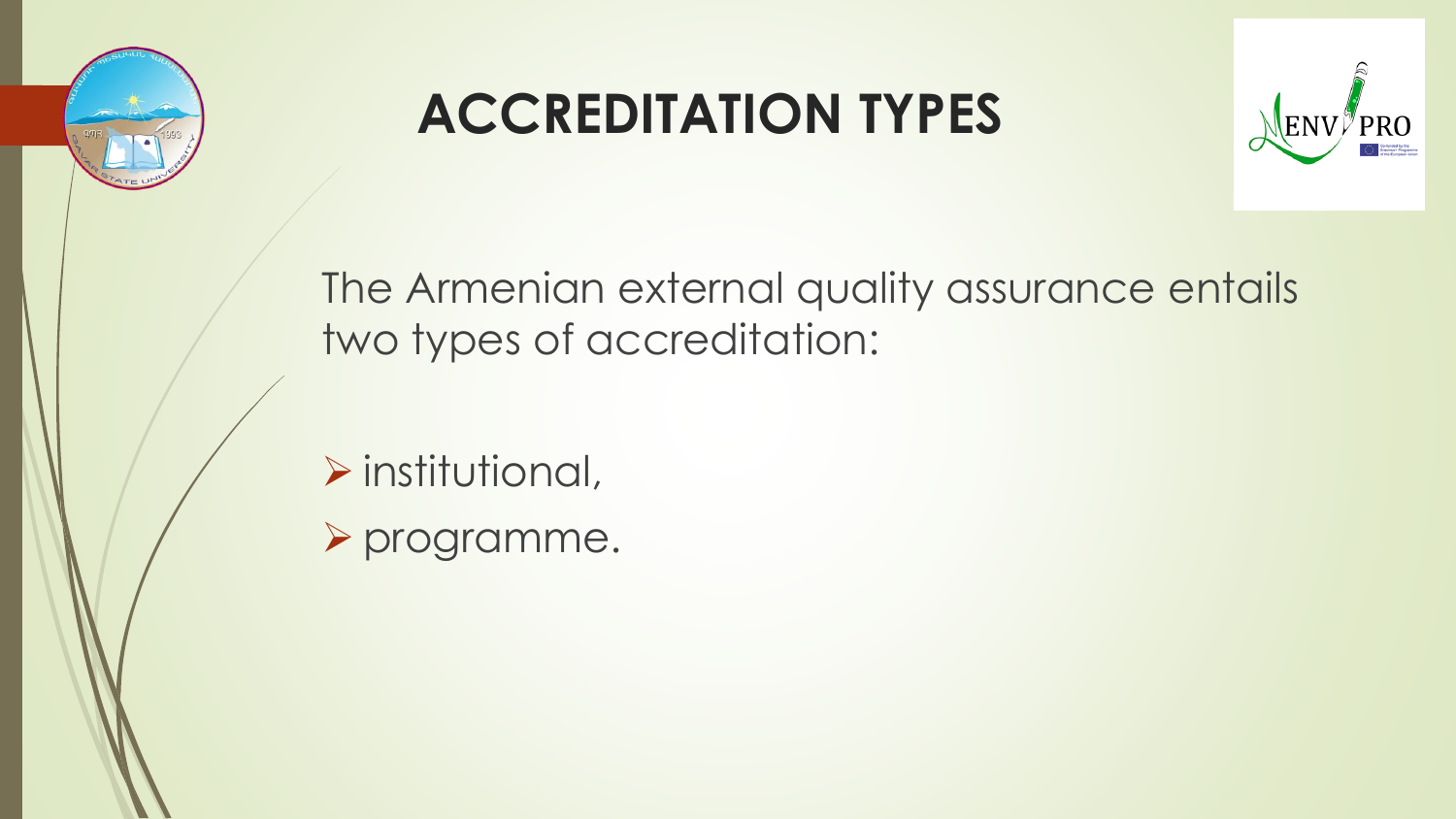

# **INSTITUTIONAL ACCREDITATION**



**Institutional Accreditation** is the state recognition of academic and QA procedures of the TLI, the requirements set forward towards academic programmes as ascribed to the TLI by the law, correspondence with state academic standards and institutional accreditation criteria.

Institutional accreditation is a regular mandatory process both for private and public institutions operating in the territory of the RA. Institutional Accreditation allows to evaluate the effectiveness of TLI operations, as well as to find out whether the TLI is in compliance with its mission, whether it follows the policy of continuous improvement and enhances the development of implemented academic programmes.

Institutional accreditation is a prerequisite for Programme Accreditation.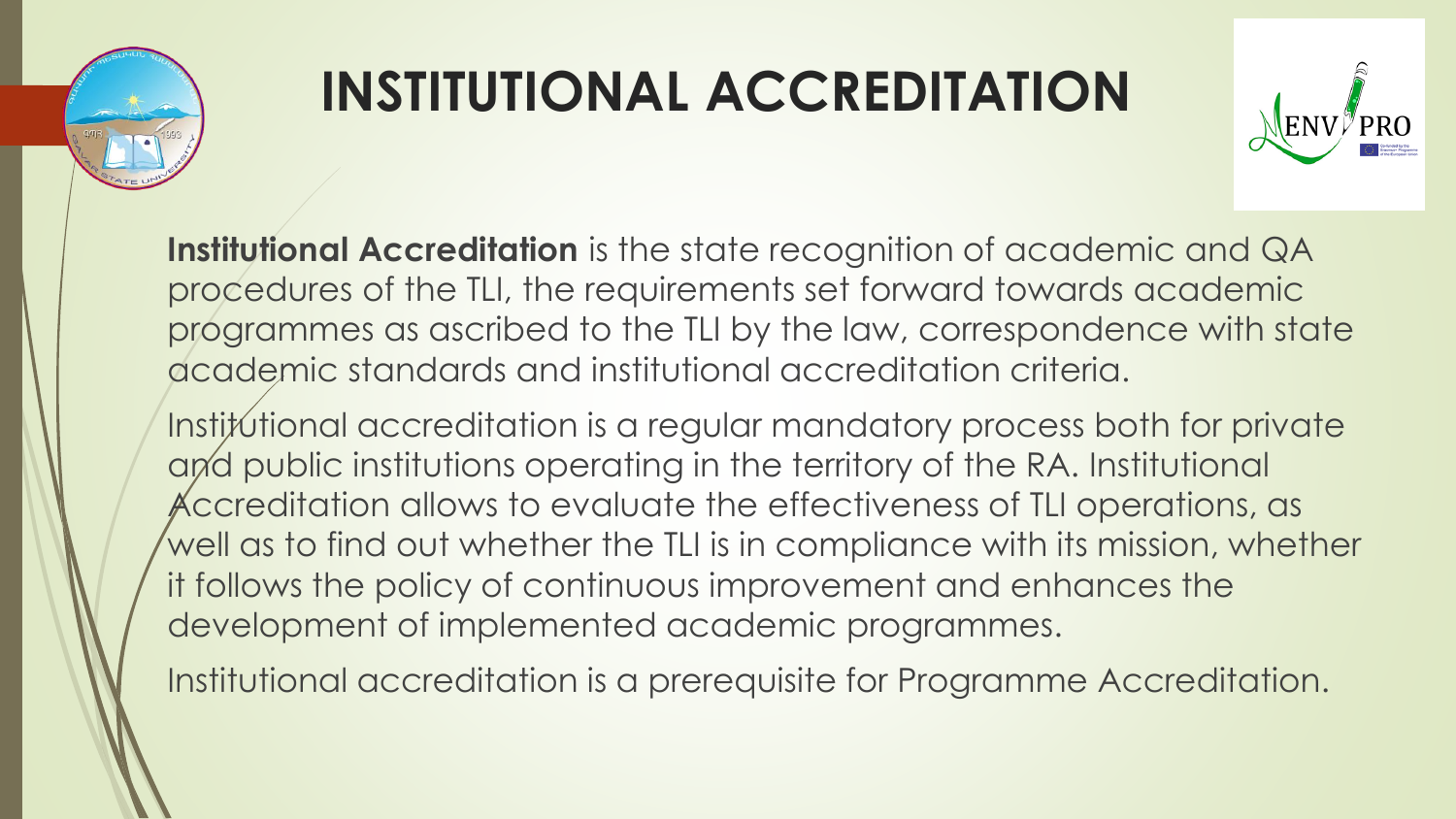

### **PROGRAMME ACCREDITATION**



Programme Accreditation is the recognition of academic programmes and the correspondence of quality with state accreditation standards and programme accreditation criteria. Programme Accreditation is targeted at separate academic programmes. This procedure allow to periodically evaluate the effectiveness of academic programmes as well as to monitor whether it thoroughly ensures the acquisition of intended learning outcomes. The Programme Accreditation is carried out on the initiative of the TLI, based on voluntary basis, with the exception of medical academic programmes, the accreditation of which is compulsory.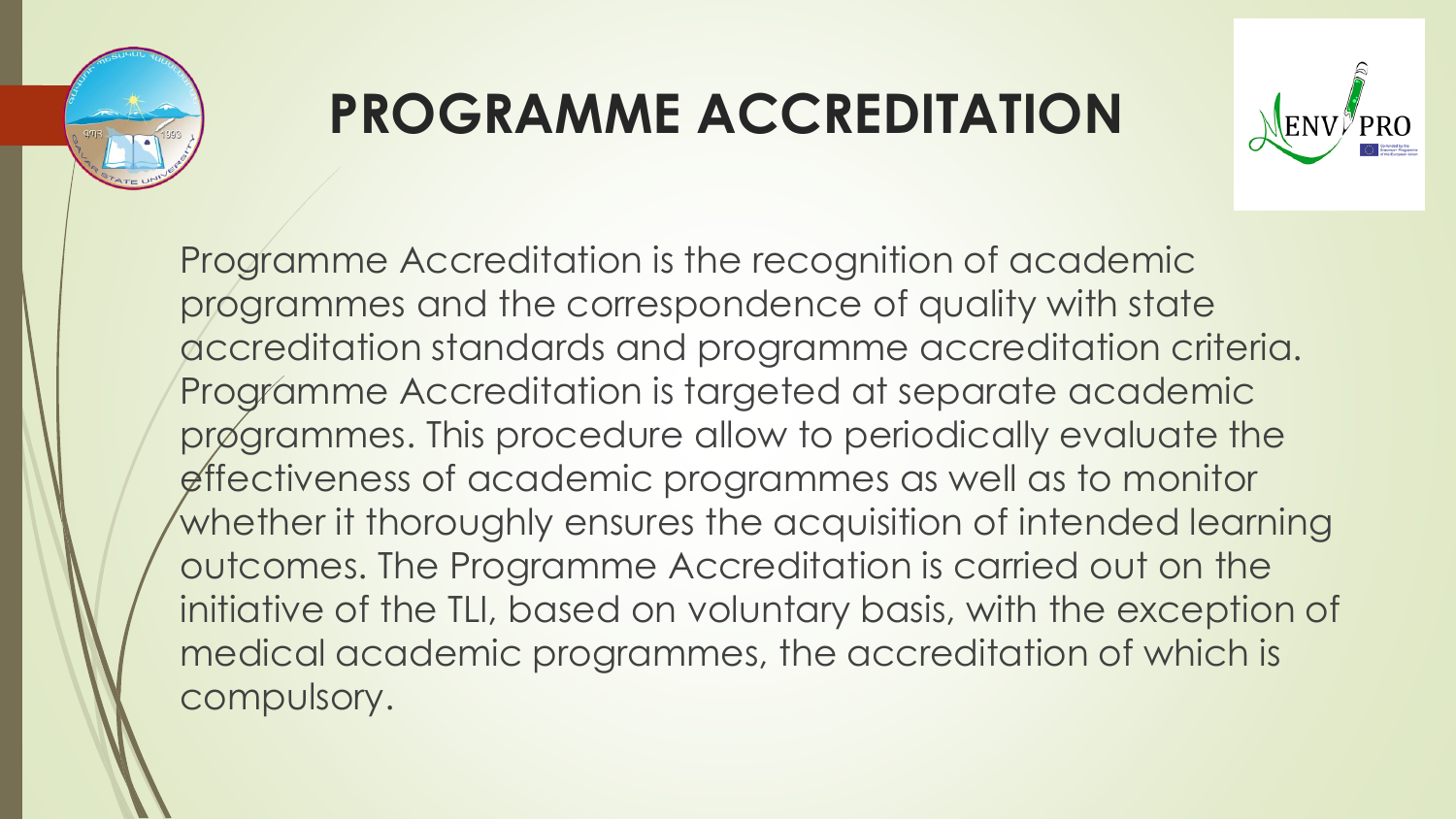

### **ACCREDITATION PROCESS'S STEPS**



There are three general phases or steps in the accreditation process:

1. Self-evaluation is an evaluation procedure of the institution or its academic programme, which is followed by a written report based on the standards adopted by RA Government.

2. External Review is a process whereby an expert panel carries out deskreview, which involves examining the self-evaluation report and all other important documents submitted by the institution. This is followed by a site visit, during which the expert panel members meet with institutional representatives in person: administrative and academic staff, students, graduates, employers and as an outcome, the panel prepares a written report, which includes recommendations on the areas to be improved.

3. Decision-making is a process of fact reviewing, decision-making and indication of areas in need of urgent solutions.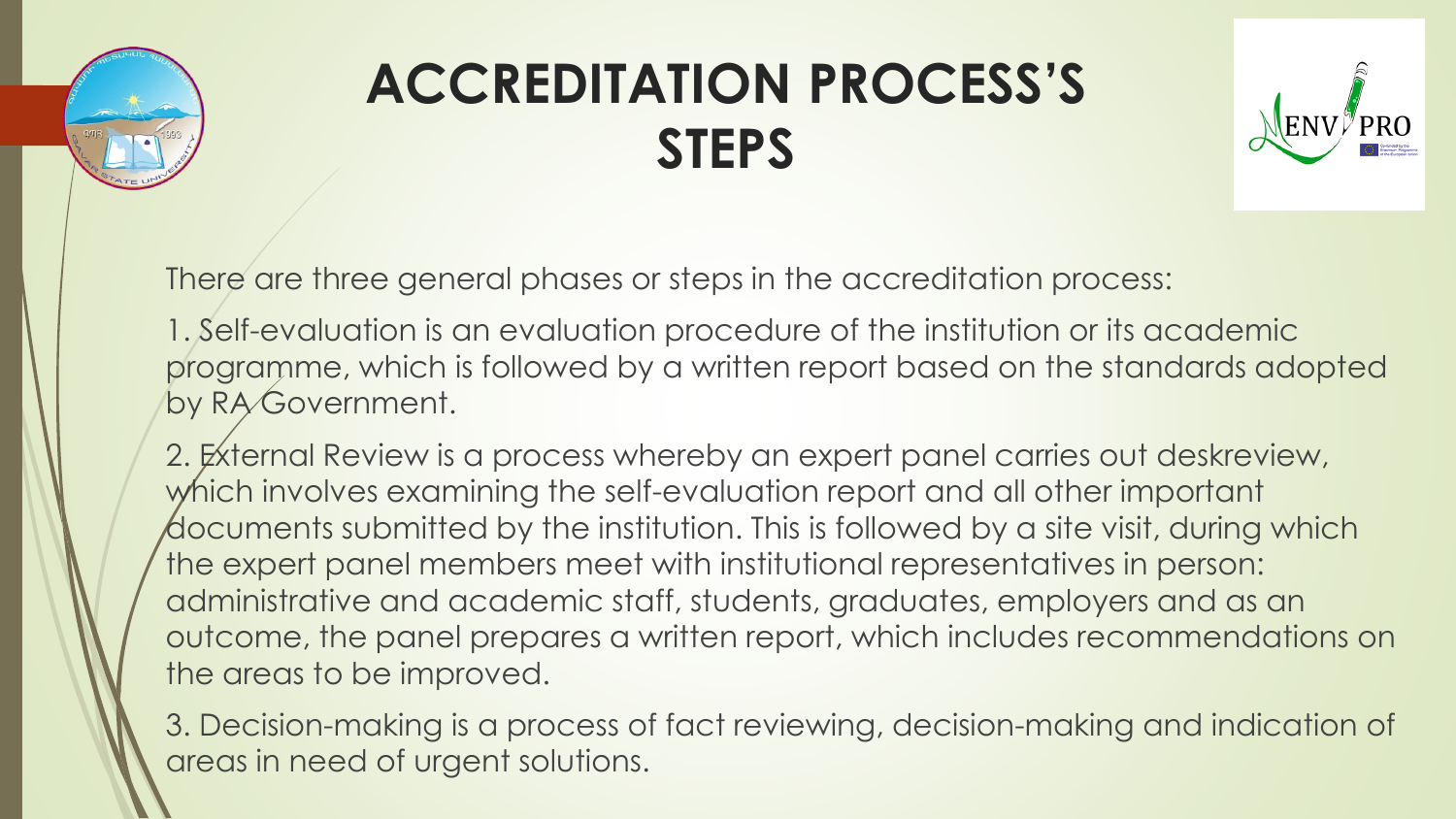

## **ACCREDITATION CRITERIA AND STANDARDS**



Criteria are distinct and discrete statements, which identify or define in verifiable terms, the attributes of institutions or programmes.

Standards are statements that identify the conditions necessary for an objective evaluation of the extent to which an institution meets each criterion.

The criteria, standards and performance indicators promulgated by the RA Government are reviewed and modified periodically to ensure they are up-todate, valid, relevant and consistent with the emerging trends and recent developments in the field of quality assurance and accreditation.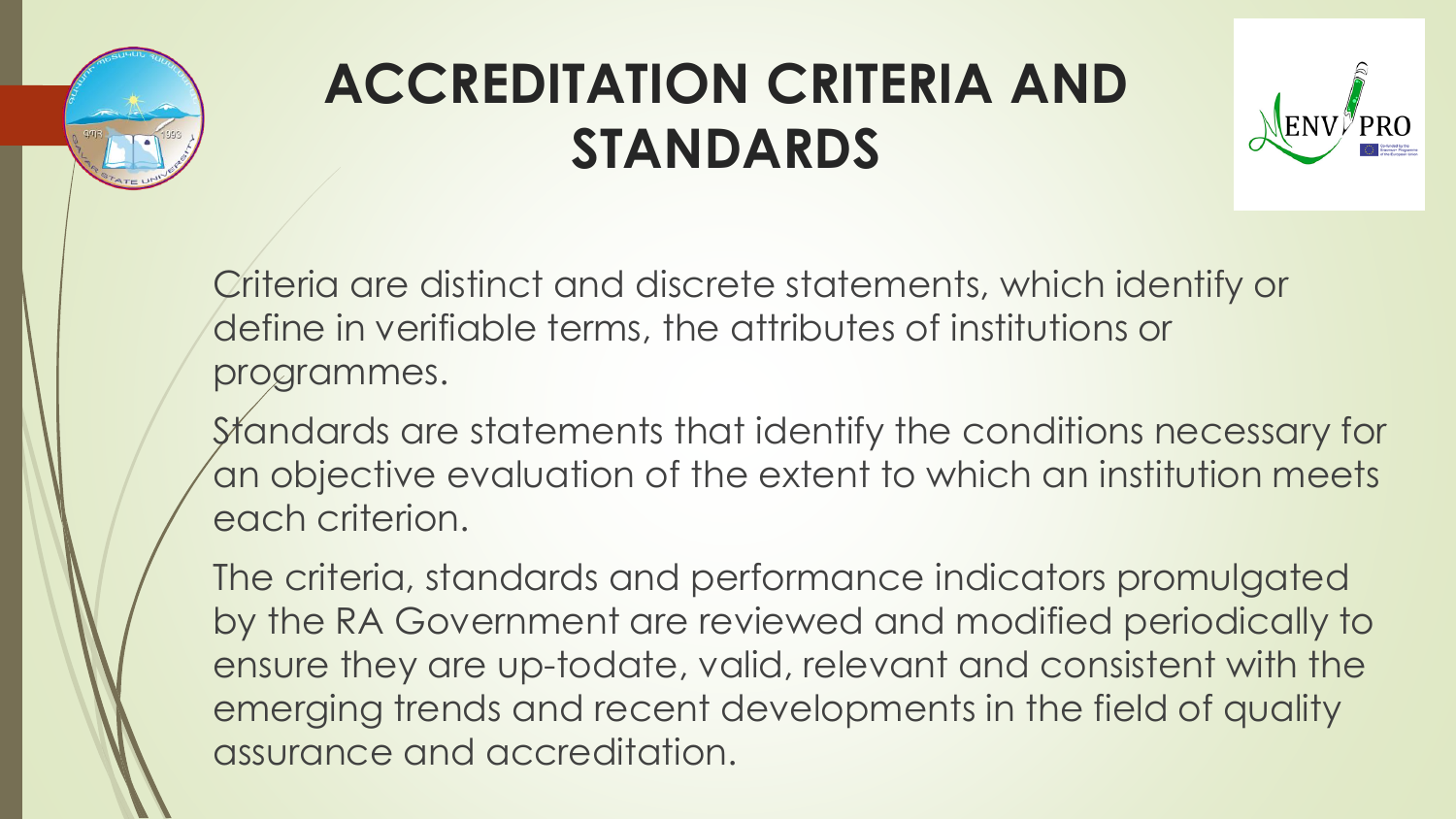

# **INSTITUTIONAL ACCREDITATION CRITERIA AND STANDARDS**



Institutional criteria and standards are:

#### **I. MISSION AND PURPOSE**

#### **CRITERION**

The Tertiary Level Institutions' (TLIs) policy and practices are in accordance with its mission, which is in accordance with the Armenian National Qualifications Framework (hereafter ANQF).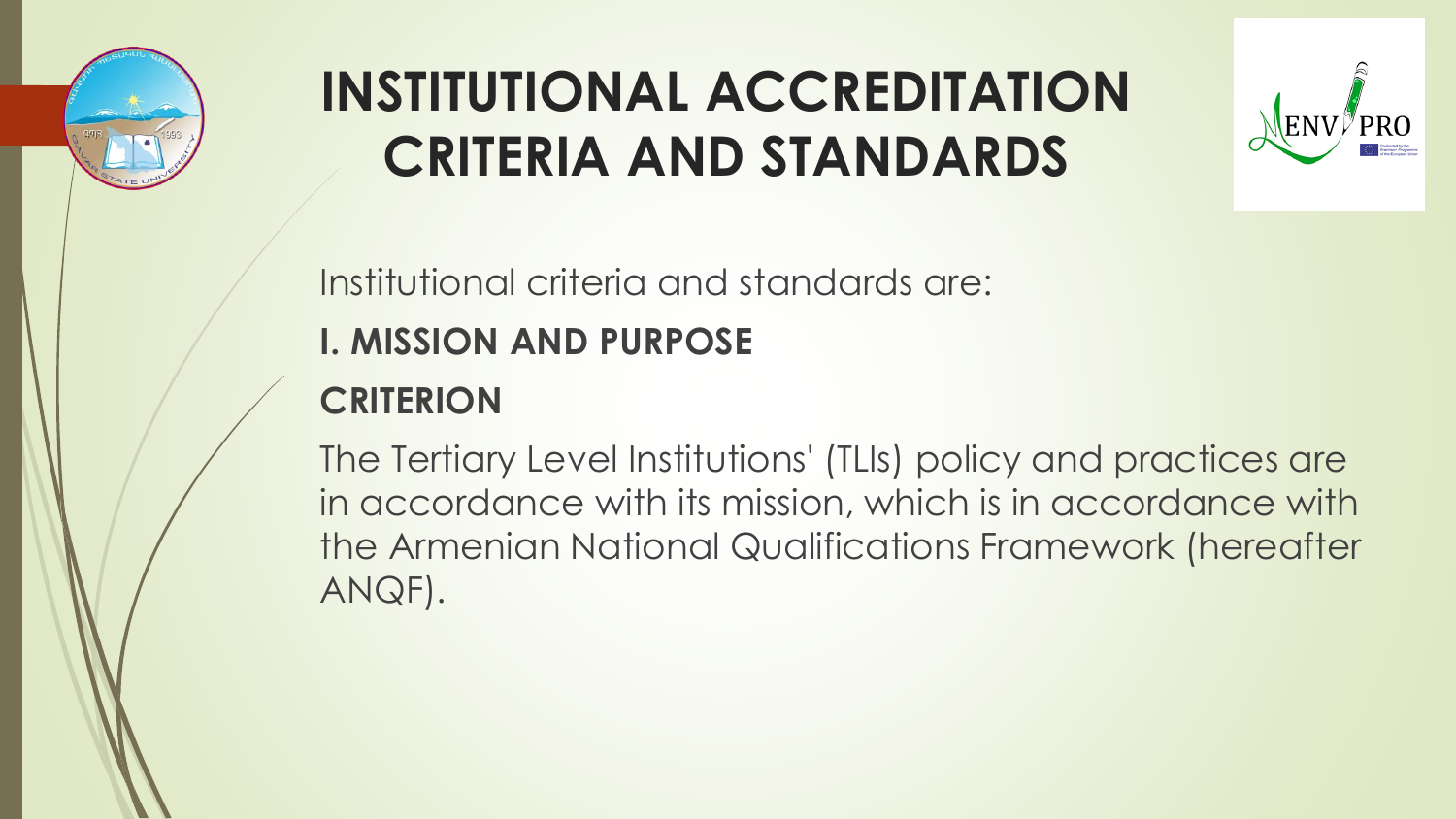

### **II. GOVERNANCE AND ADMINISTRATION CRITERION**



The TLIs' system of governance, administrative structures and their practices are effective and intend to the accomplishment of its mission and purposes by keeping the governance code of ethics.

2.*I* The TLI's system of governance ensures regulated decisionmaking process in accordance with defined code of ethics and has efficient provision of human, material and financial resources to accomplish its educational and other purposes.

2.2 The TLI's system of governance provides students and teachers opportunity to participate in decision-making processes directed to them.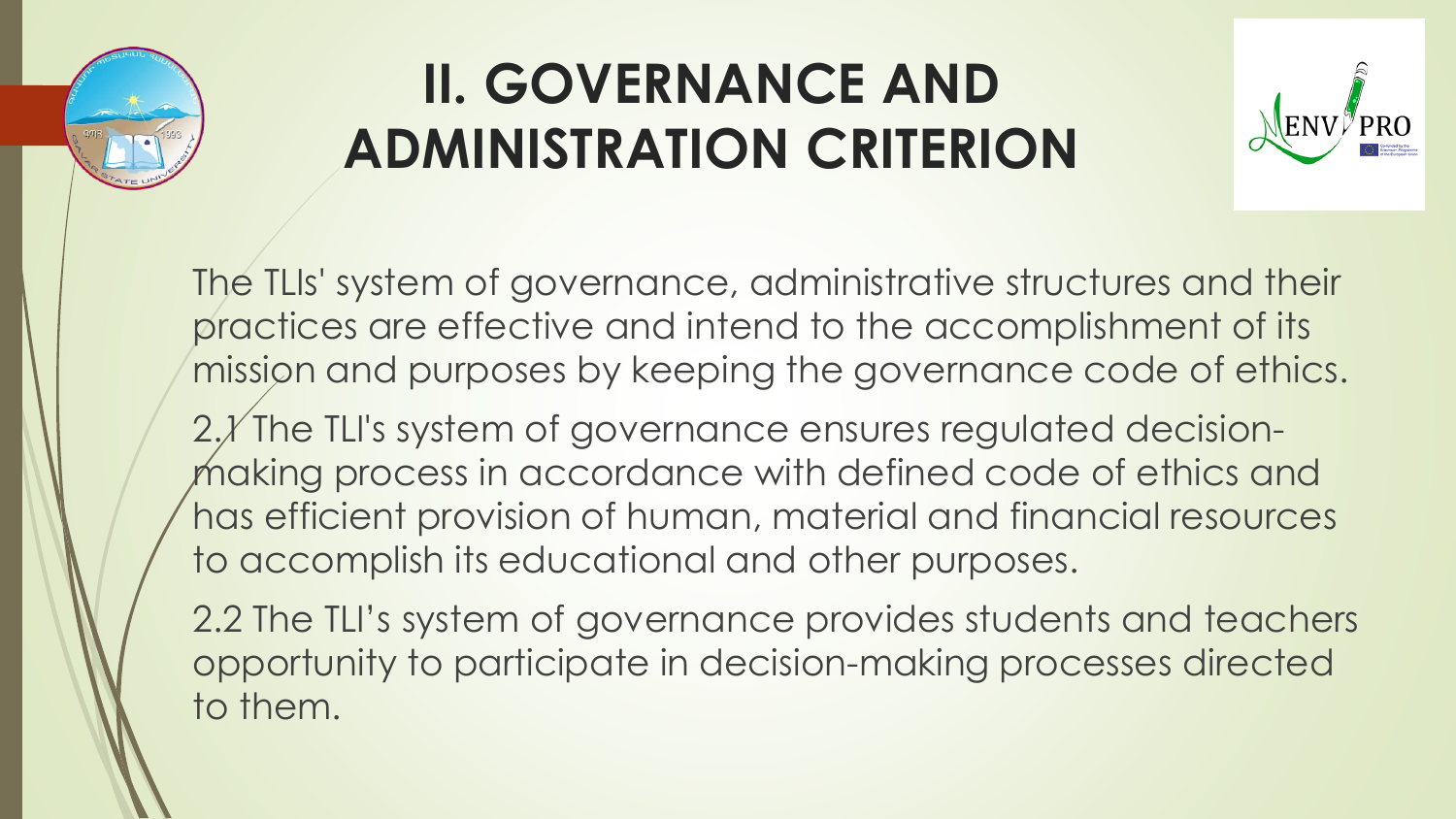



2.3 The TLI develops and implements short, mid, and long term planning consistent with its mission and purposes and has clear monitoring and implementation mechanisms.

2.4 The TLI conducts environmental scanning and draws on reliable data during the decision-making process.

2.5 The management of the policies and the processes draws on the quality management principle (plan-do-check-act).

2.6 There are mechanisms in place ensuring data collection on the effectiveness of the academic programmes and other processes, analyses and application of the data in decision-making.

2.7 There are impartial mechanisms evaluating the quality of quantitative and qualitative information on the academic programmes and qualification awards.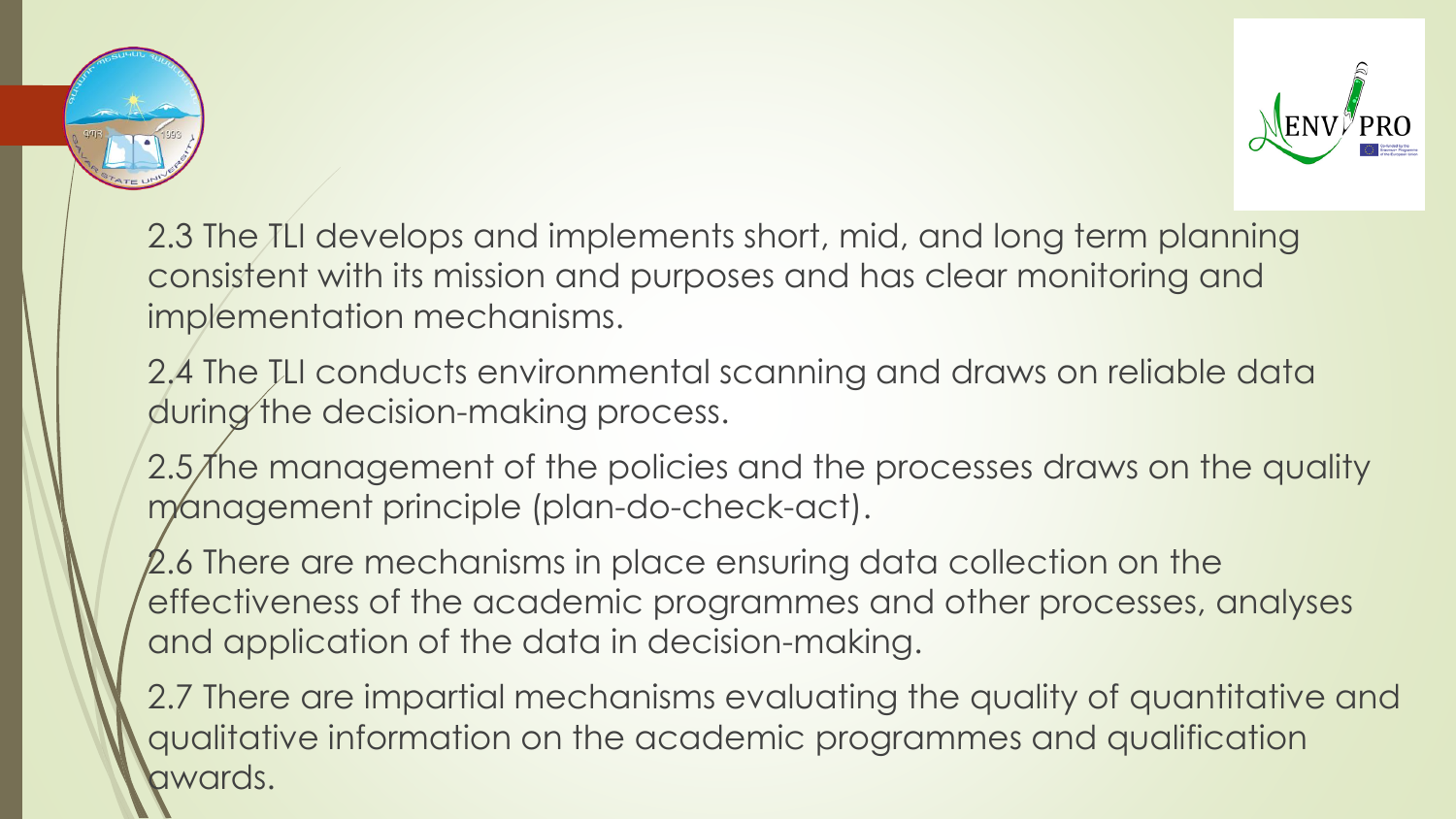

# **III. ACADEMIC PROGRAMMES CRITERION**



The programmes are in concord with the institution's mission, form part of institutional planning and promote mobility and internationalization.

3.1 The academic programs are thoroughly formulated according to the intended learning outcomes, which correspond to an academic qualification and are in line with the institution's mission and the state academic standards.

3.2 The TLI has a policy that ensures alignment between teaching and learning approaches and the intended learning outcomes of academic programs promoting student-centered learning.

3.3 The TLI has policy on students' assessment according to the learning outcomes and ensures academic integrity.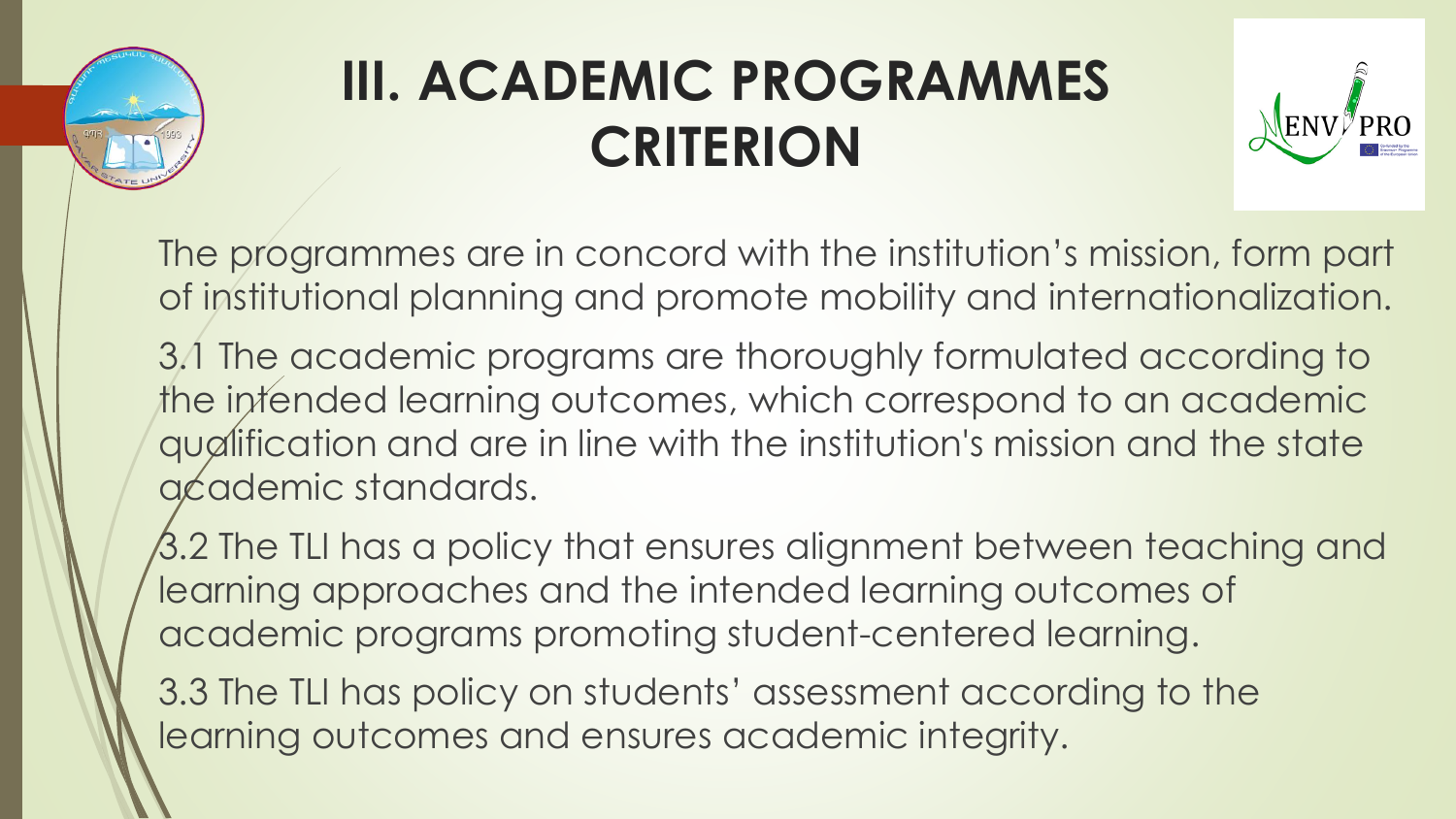



3.4 The academic programmes of the TLI are contextually coherent with other relevant programmes and promote internationalization and mobility of students and staff.

3.5 The TLI has policy ensuring academic programme monitoring, effectiveness assessment and improvement.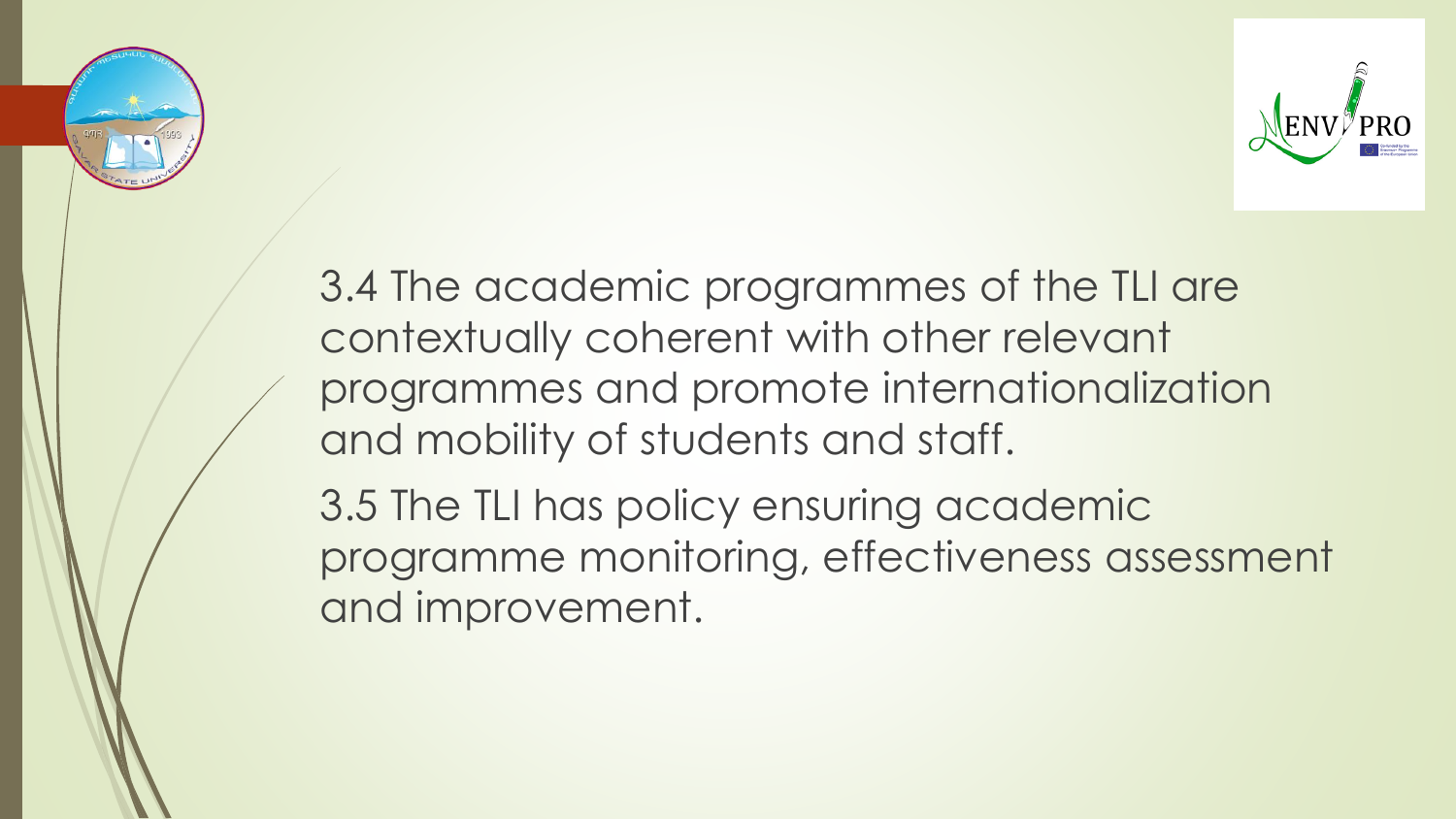

# **IV. STUDENTS CRITERION**



The TLI provides relevant student support services ensuring the effectiveness of the learning environment.

4.1 The TLI has set mechanisms for promoting equitable recruitment, selection, and admission procedures.

4.2 The TLI has policies and procedures for revealing student educational needs.

4.3 The TLI provides advising services, opportunities for extracurricular activities supporting students' effective learning.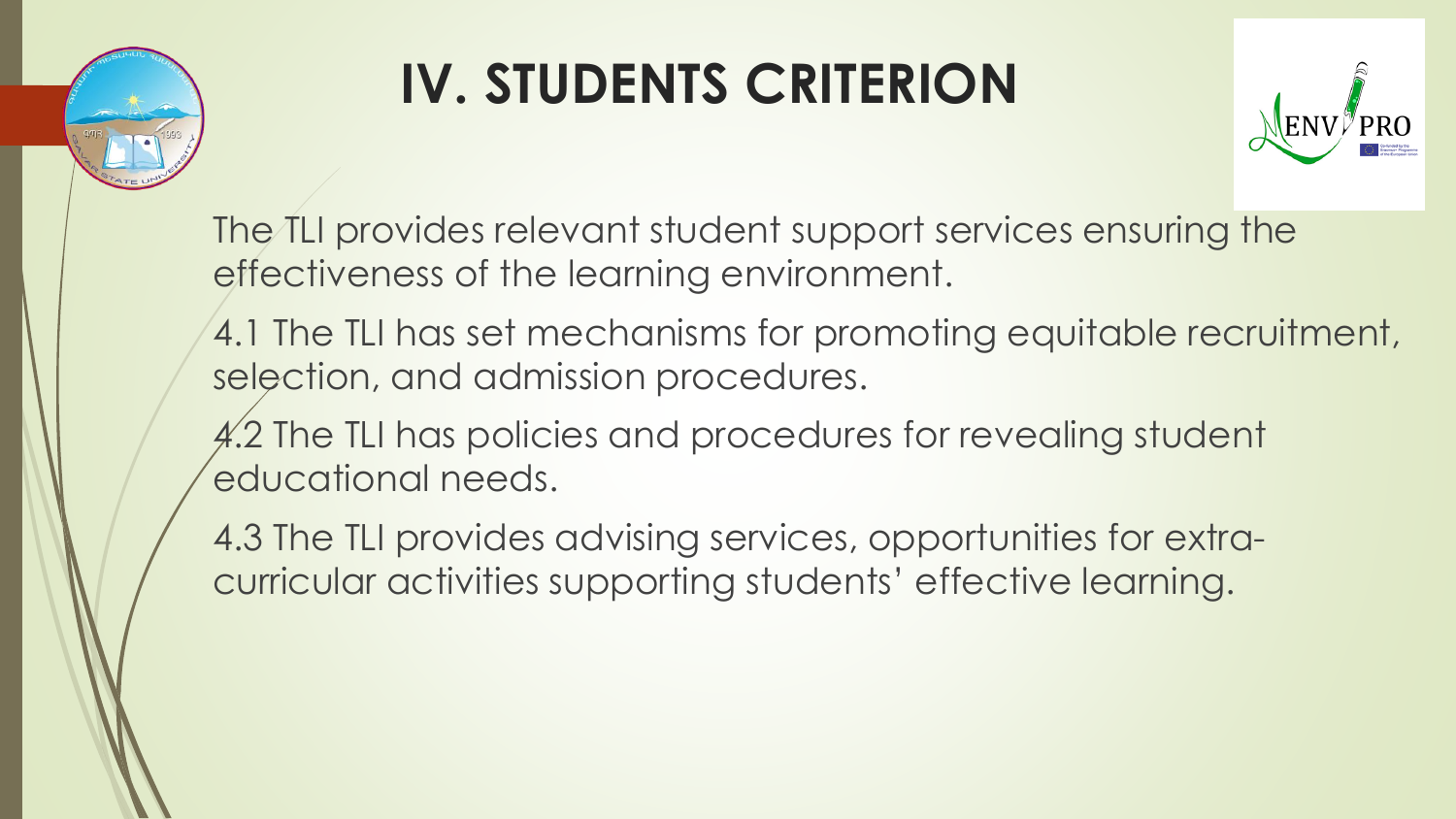



4.4 The TLI has set regulation and schedule for students to receive additional support and guidance from the administrative staff of the faculty.

4.5 The TLI has student career support services.

4.6 The TLI promotes student involvement in its research activities.

4.7 The TLI has responsible body for the students' rights protection.

4.8 The TLI has evaluation and quality assurance mechanisms of student educational, advisory and other services.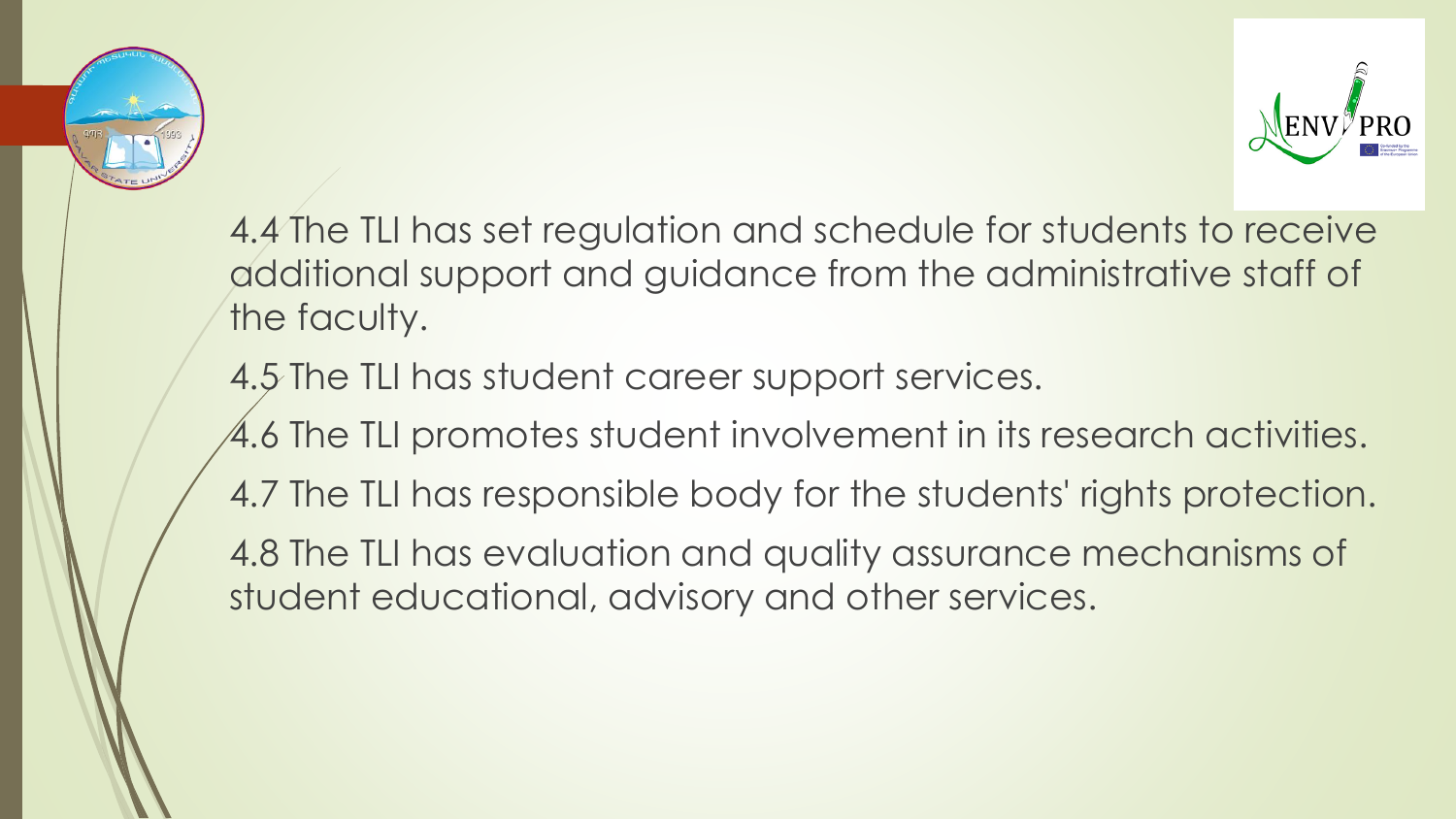

### **V. FACULTY AND STAFF CRITERION**



The TLI has a highly qualified teaching and supporting staff to accomplish the institution's mission and to implement the goals set for academic programmes.

5.1 The TLI has policies and procedures promoting recruitment of a highly qualified teaching and supporting staff capable of ensuring programme provisions.

5.2 The teaching staff qualifications for each programme are comprehensively stated.

5.3 The TLI has well established policies and procedures for the periodic evaluation of the teaching staff.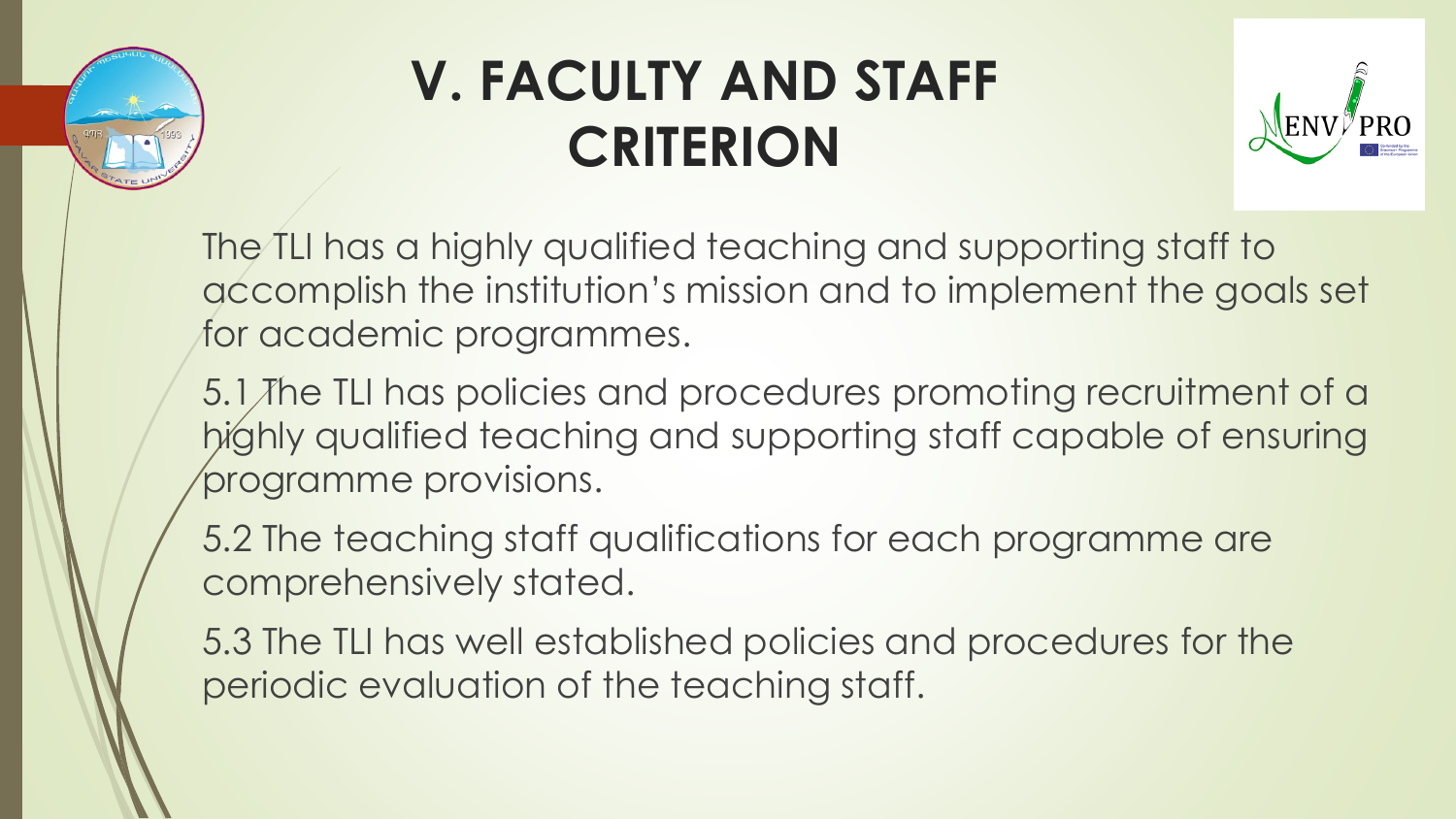



5.4 The TLI implements teacher professional development in accordance to the needs outlined during regular evaluations (both internal and external).

5.5 The TLI ensures the sustainability of the teaching staff according to academic programmes.

5.6 There are set policies and procedures for the staff promotion.

5.7 There is necessary technical and administrative staff to achieve the strategic goals.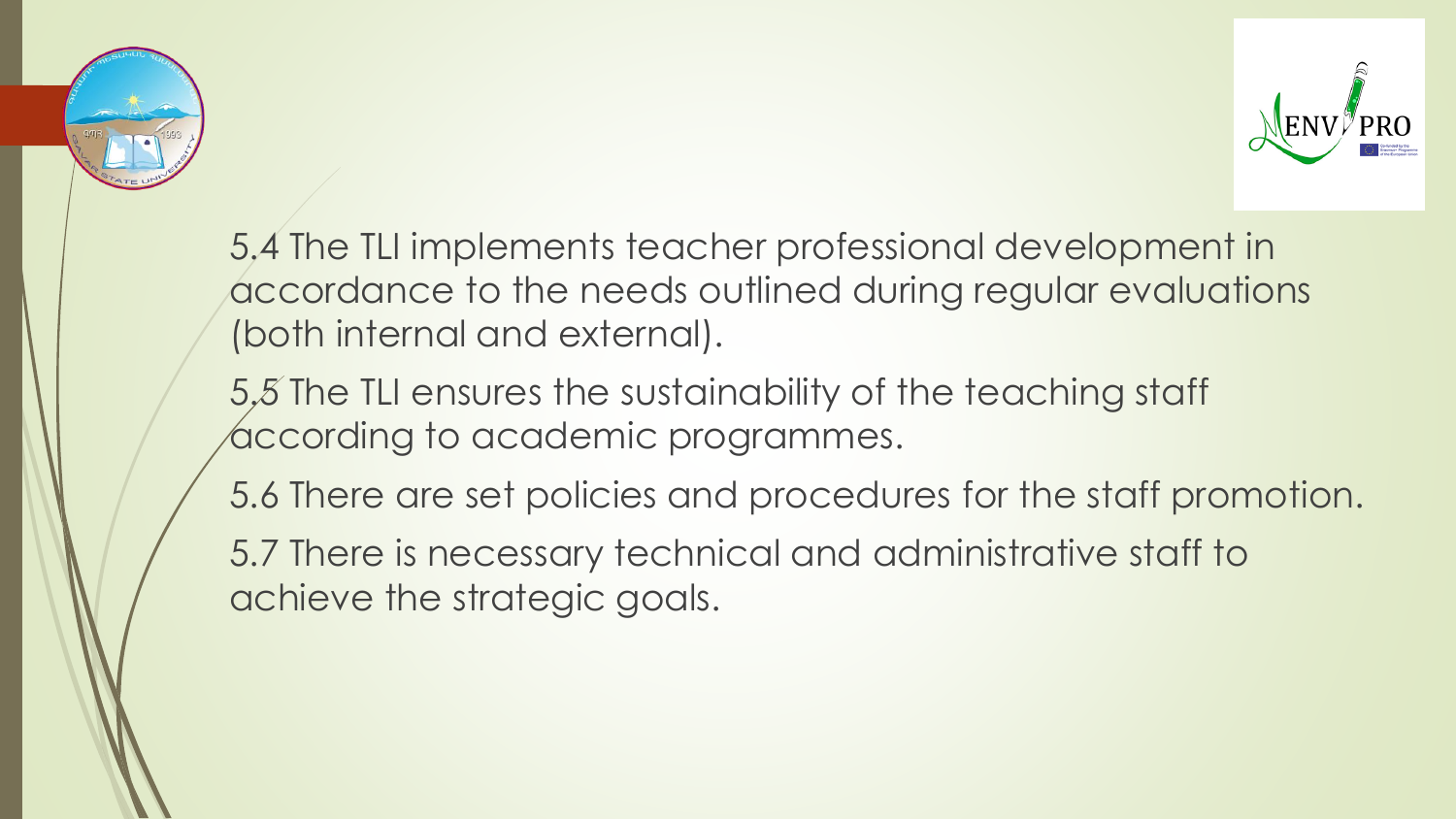

### **VI. RESEARCH AND DEVELOPMENT CRITERION**



The TLI ensures the implementation of research activity and the link of the research with teaching and learning.

- 6.1 The TLI has a clear strategy for promoting its research interests and ambitions.
- 6.2 The TLI has a long-term strategy as well as mid and short-term programmes that address its research interests and ambitions.
- 6.3 The TLI ensures the implementation of research and development through sound policies and procedures.
- 6.4 The TLI emphasizes the internationalization of its research.
- 6.5 The TLI has well established mechanisms for linking research with teaching.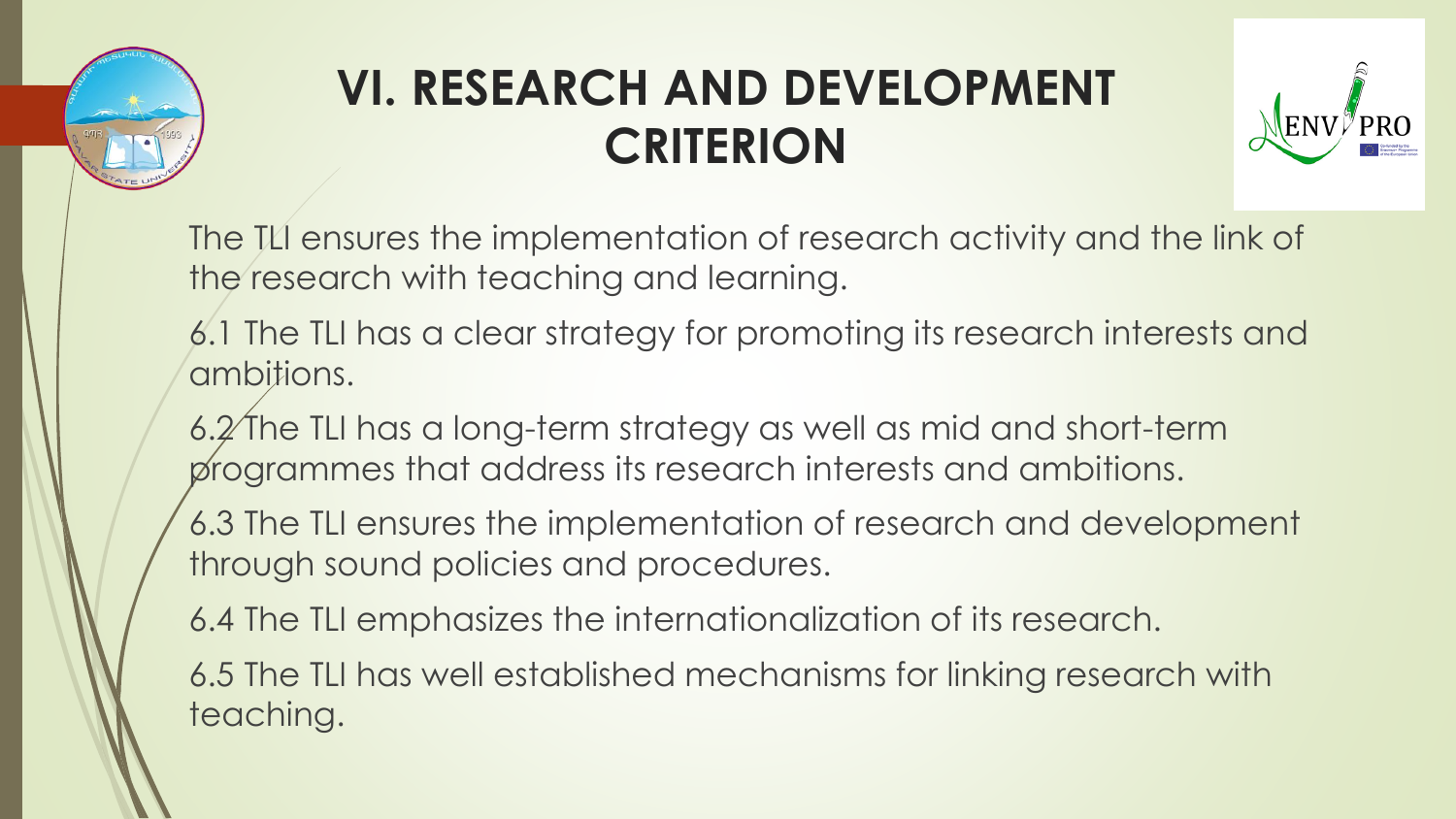

### **VII.INFRASTRUCTURE AND RESOURCES CRITERION**



The TLI has necessary resources to create learning environment and to effectively support the implementation of its stated mission and objectives.

7.1 The TLI has an appropriate learning environment for the implementation of academic programmes.

7.2 The TLI provides appropriate financial resources with necessary equipment and facilities as needed to achieve its mission and objectives.

7.3 The TLI has sound financial distribution policy and capacity to sustain and ensure the integrity and continuity of the academic programmes offered at the institution.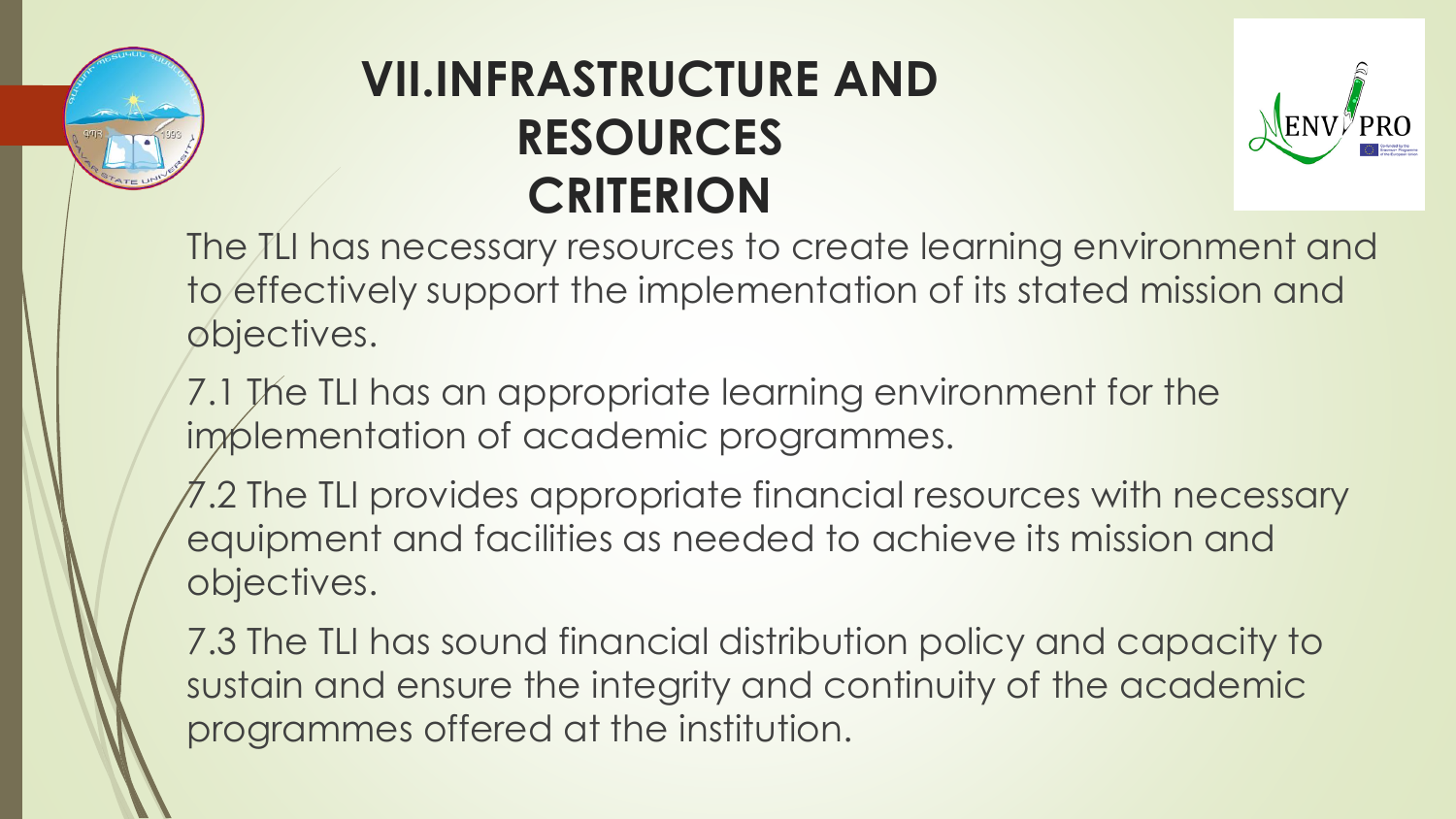



- 7.4 The TLI's resource base supports the implementation of institution's
- academic programmes and TLI strategic plan, which promotes for sustainability and continuous quality enhancement.
- 7.5 The TLI has a sound policy and procedure to manage information and documentation.
- 7.6 The TLI creates safe and secure environment through health and safety mechanisms that also consider special needs of students.
- 7.7 The TLI has mechanisms in place for the evaluation of the effectiveness, applicability and availability of resources given to the teaching staff and learners.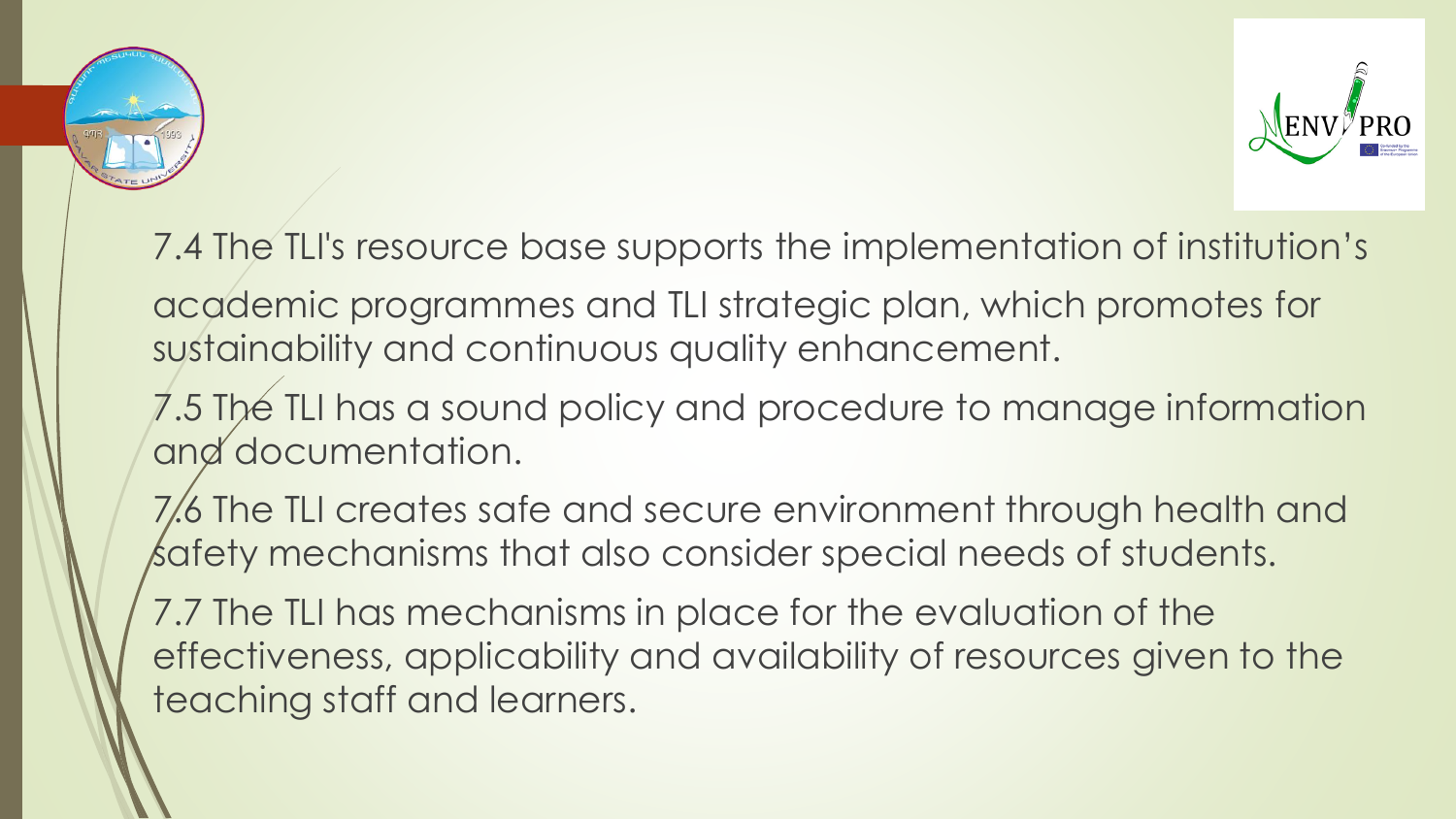

# **VIII. SOCIETAL RESPONSIBILITY CRITERION**



The TLI is accountable to the government and society for the education it offers and the resources it uses as well as for the research it conducts.

8.1 The TLI has clear policy on institutional accountability.

8.2 The TLI ensures transparency of its procedures and processes and makes them publicly available.

8.3 The TLI has sustainable feedback mechanisms for establishing relations with society.

8.4 The TLI has mechanisms that ensure knowledge transfer to the society.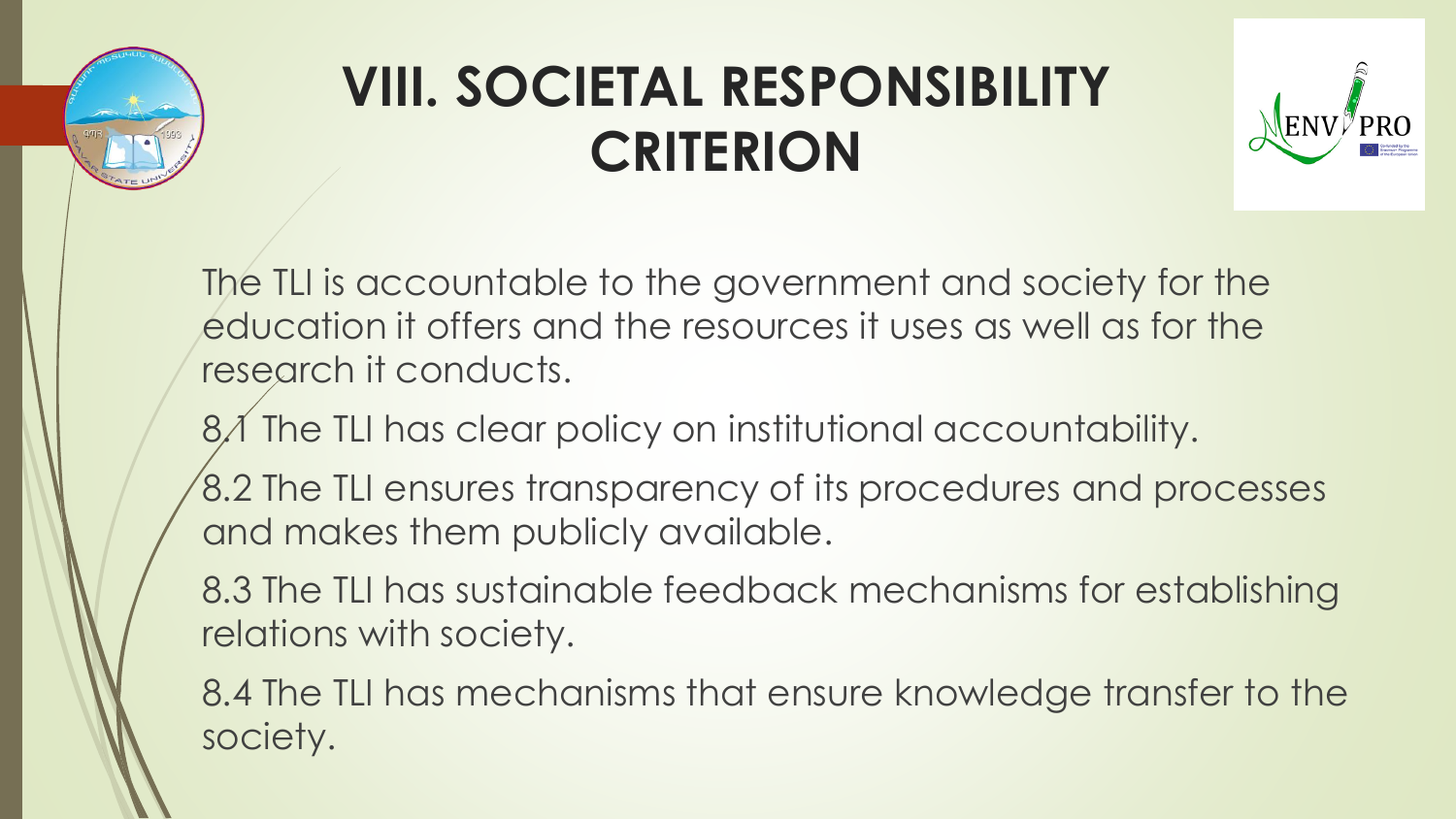

### **IX. EXTERNAL RELATIONS AND INTERNATIONALIZATION CRITERION**



The TLI promotes experience exchange and enhancement through its sound external relations practices, thus promoting internationalization of the institution.

9.1 The TLI promotes its external relations through sound policies and procedures aimed at creating an environment conducive to experience exchange and enhancement as well as internationalization.

A.2 The institution's external relations infrastructure ensures regulated process.

9.3 The TLI promotes fruitful and effective collaboration with local and international counterparts.

9.4 The TLI ensures internal stakeholders' appropriate level of a foreign language to enhance productivity of internationalization.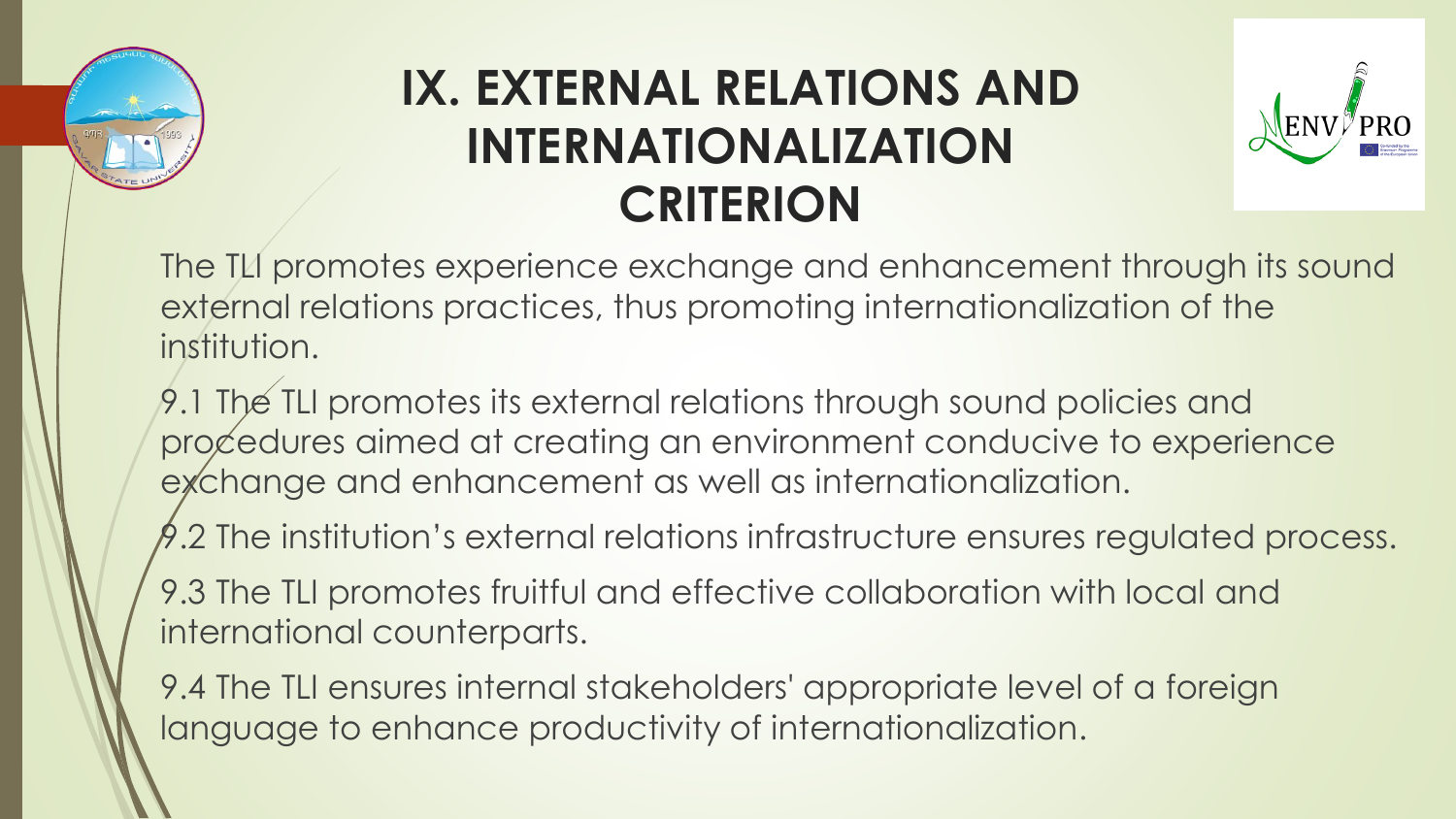

### **X. INTERNAL QUALITY ASSURANCE CRITERION**



The TLI has an internal quality assurance system for promoting establishment of a quality culture and continuous improvement of all the processes of TLI.

10.1 The TLI has internal quality assurance policies and procedures. 10.2 The TLI allocates sufficient time, material, human and financial resources to manage internal quality assurance processes.

10.3 The internal and external stakeholders are involved in quality assurance processes.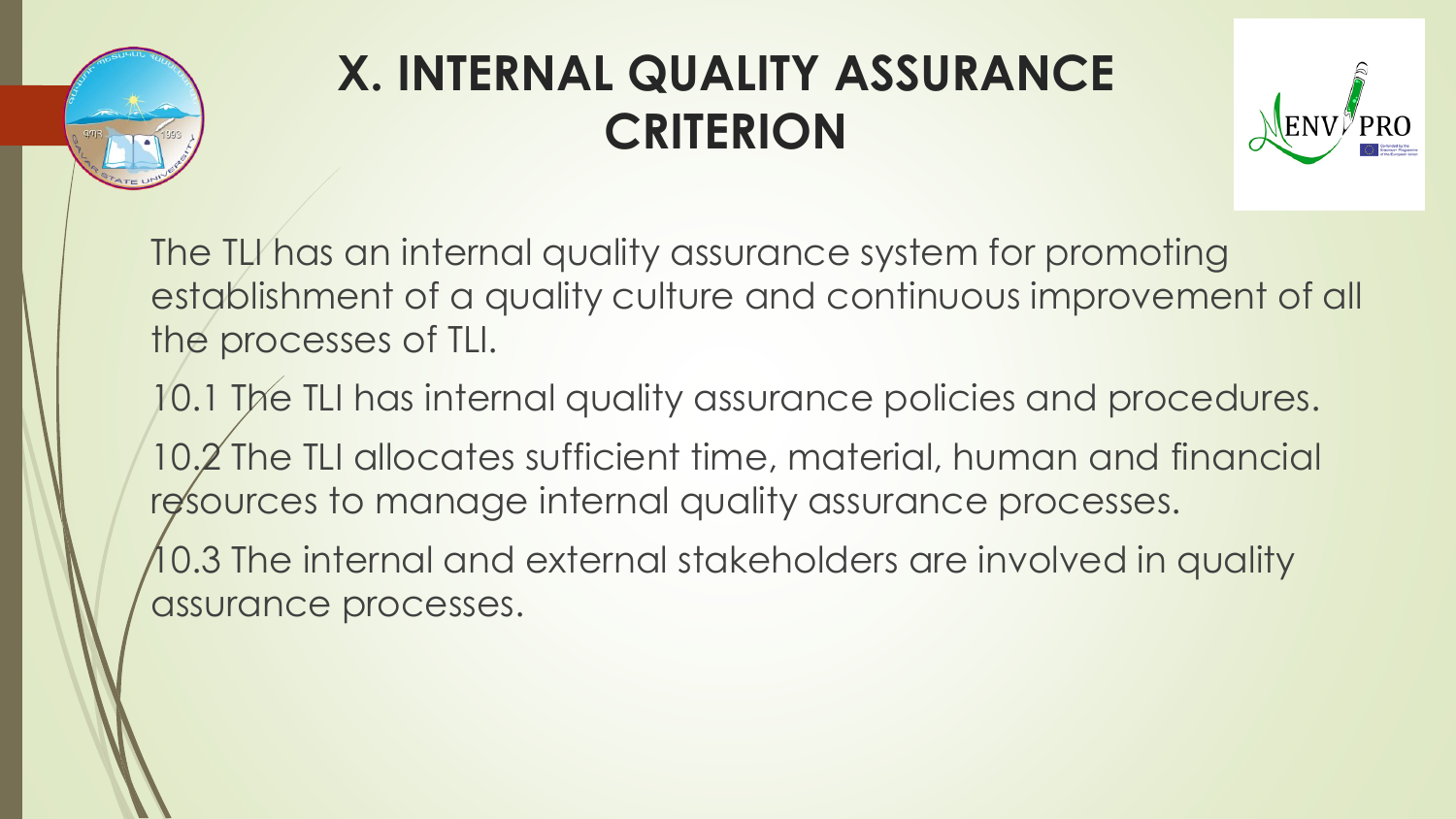



10.4 The internal quality assurance system is periodically reviewed. 10.5 The internal quality assurance system provides valid and sufficient

background for the success of the external quality assurance processes.

10.6 The internal quality assurance system ensures the transparency of the processes unfolding in the TLI through providing information on the quality of the processes to the internal and external stakeholders.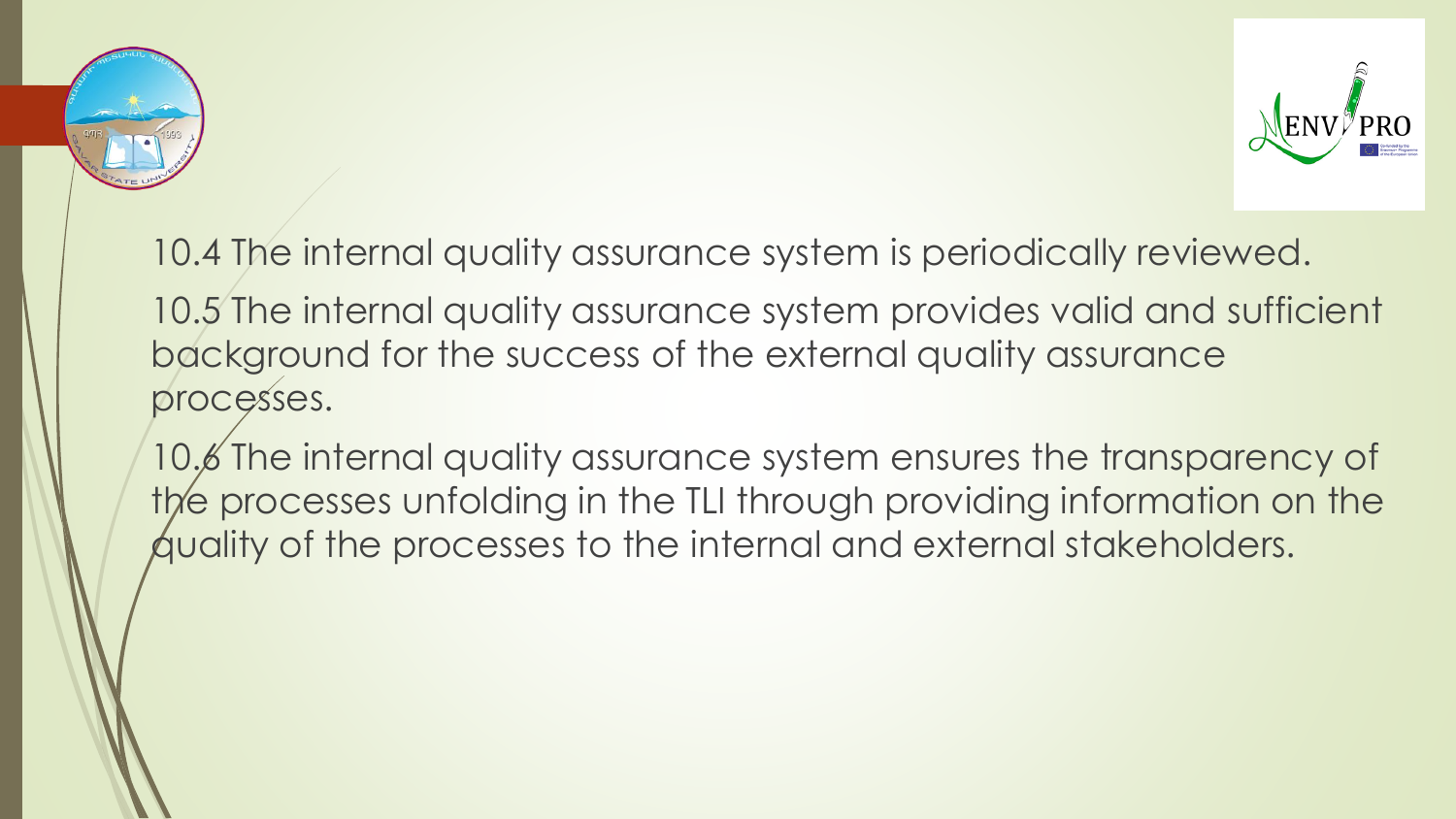

### **GSU ACHIEVEMENTS**



### In 2017 Gavar State University has been accredited and received the institutional accreditation for 4 year.